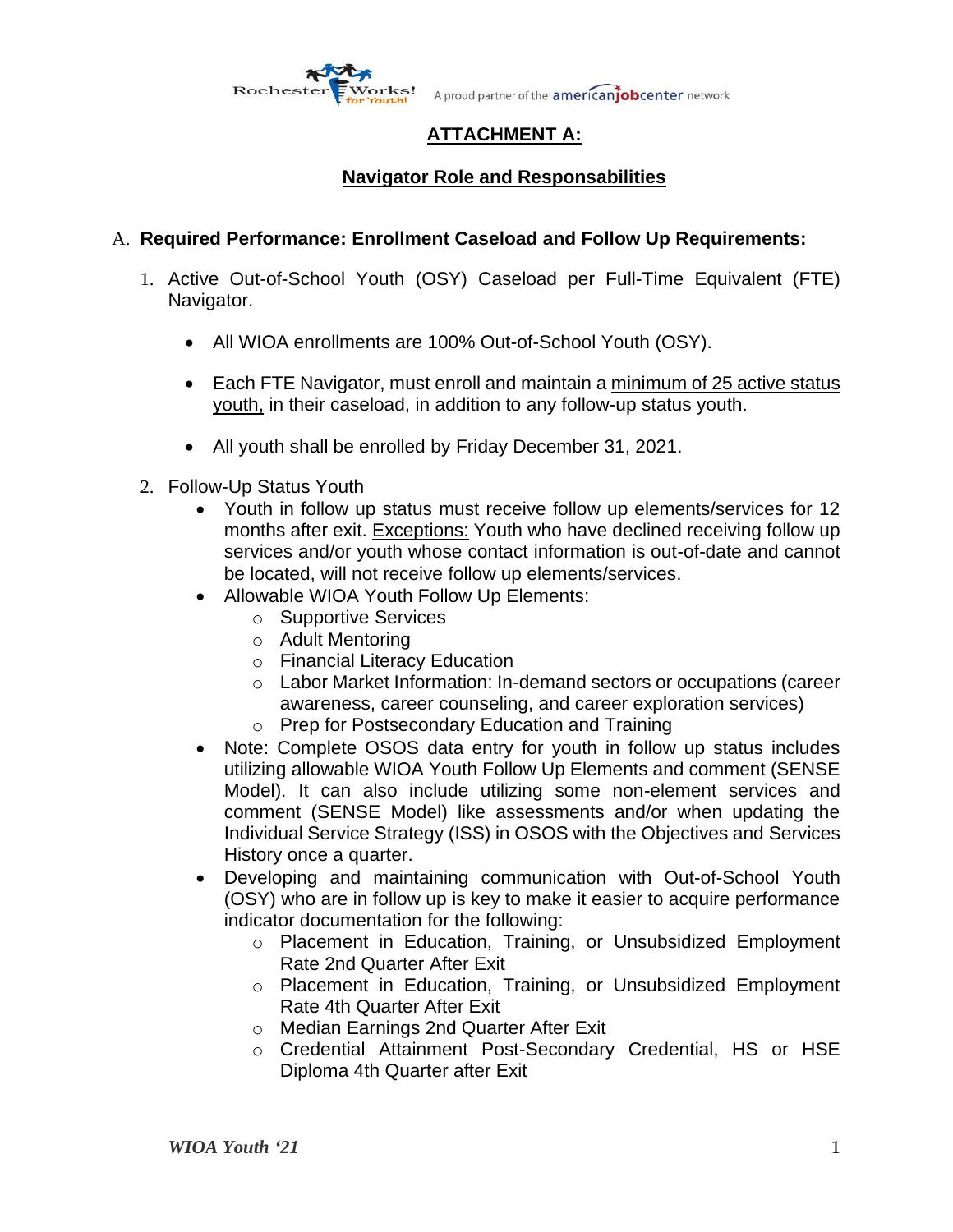

#### B. **Accurate and Up-To-Date One-Stop Operating System (OSOS) and Participant Hard File Record Keeping**

Maintenance of One-Stop Operating System (OSOS) and participant hard file records to contain all required documentation, within five (5) business days of actual occurrence, including case notes, and with none to minimal errors.

On OSOS in the Comments tab, case notes documented must follow the SENSE Model. It is the standard for writing objective and effective OSOS case notes relevant to youth workforce development. SENSE (Situation, Evaluation, Next Steps, Sufficient Information {Say What You See}, Employment-Related Information Only).

#### C. **Community Outreach Sessions**

Service provider shall hold a minimum of five (5) focused outreach sessions annually, to recruit the number youth required to be enrolled under this Agreement. The sessions shall inform/educate specific population(s) and/or targeted geographic area(s) – i.e. quadrant/town/other – of workforce development services available through the local system. Navigator(s) will take the initiative in organizing and coordinating focused outreach session(s) content, time, and size, with RochesterWorks Career Center youth service staff and/or other partners.

#### D. **Performance**

Once youth are WIOA enrolled, each youth will count either positively or negatively towards attaining WIOA performance indicators/outcomes for each service provider. The goal is for each youth enrolled by each FTE Navigator to count positively towards one or more of the WIOA Youth Performance Indicators. Each service provider will be held accountable by RochesterWorks to meet and/or to exceed attainment of required WIOA performance indicators/outcomes for all youth based on the number of FTE Navigators and their FTE caseload(s). These standards are best accomplished through a combination of formal and informal partnerships including referrals done by RochesterWorks! Career Centers while Navigators provide intensive case management, advocacy and referrals to employers and community as appropriate.

The expectation is that Navigators will develop clear strategies that generate positive performance measures/outcomes. Each objective, activity or service must be linked to the accomplishment of one or more of the WIOA youth performance measures referenced below.

*"Quarter" refers to specific 3-month blocks of a calendar year – January through March, April through June, July through September, and October through December each represent a quarter.*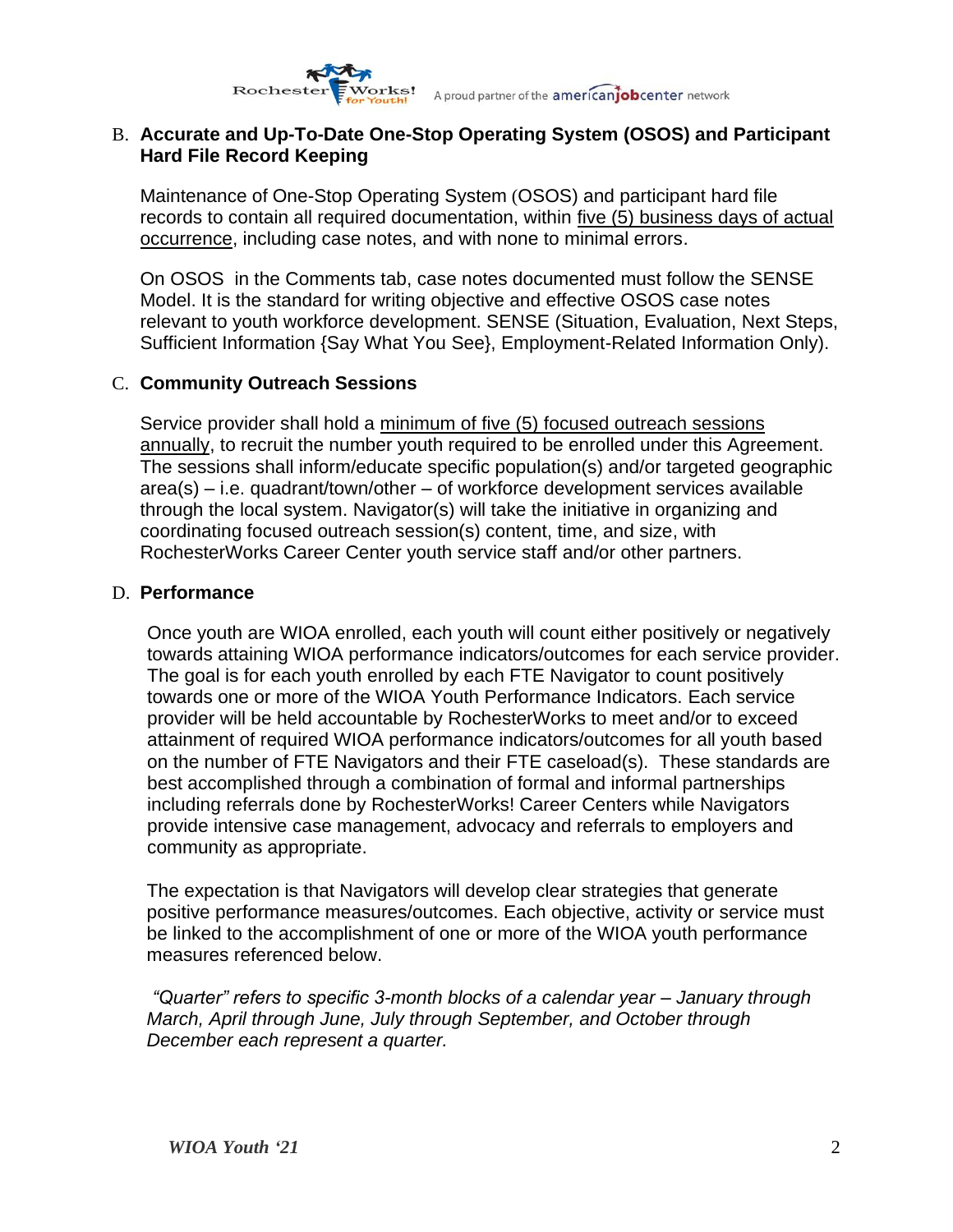

#### *Common Measures: Performance Indicators: Defined in TEGL 26-15:*

**NOTE:** The performance benchmarks are initial measures. They will be adjusted to account for actual economic conditions and characteristics of participants served in our county using NYSDOL's Statistical Adjustment Model at the end of each program year.

#### **1. Employment Rate 2nd Quarter After Exit: 67.9**%

The percentage of program participants who are in education or training activities, or in unsubsidized employment, during the second quarter after exit from the program.

#### **2. Employment Rate 4th Quarter After Exit: 63.5%**

The percentage of program participants who are in education or training activities, or in unsubsidized employment, during the <u>fourth quarter after exit</u> from the program.

#### **3. Median Earnings 2nd Quarter after Exit: \$3,100**

The median earnings of program participants who are in unsubsidized employment during the second quarter after exit from the program (performance benchmark to be used as a baseline indicator.

#### **4. Credential Attainment Rate: 59.7%**

The percentage of program participants who obtain a recognized post-secondary credential, or a secondary school diploma or its recognized equivalent (subject to program participants receiving a secondary school diploma or its recognized equivalent also obtaining or retaining employment or being in an education or training program leading to a recognized postsecondary credential within one year after exit from the program), during participation in or within one year after exit from the program.

#### **5. Measurable Skill Gains: 50.5%**

The percentage of program participants who, during a program year, are in an education or training program that leads to a recognized postsecondary credential or employment and who are achieving measurable skill gains toward such a credential or employment (performance benchmark to be used as a baseline indicator.

- **6. CareerZone Portfolio: (75% +)** Program Year 2021 (PY2021) youth enrollees must complete a CareerZone Portfolio by finishing the necessary modules.
	- Goal: Provide youth with quality services and guidance with content focus on career exploration, career planning, career pathways, and/or job searches. An additional benefit of completing a CareerZone Portfolio is in satisfying the Labor Market Information and Financial Literacy Education WIOA Youth Elements.
	- Options: If Navigator(s), utilize other assessments, that meet the needs of our youth and that have shared competencies to CareerZone, can be considered by RochesterWorks is open to this. Open to other curriculums and assessments that speaks to career pathways with approval
		- o List of assessment websites:
			- MySkillmyFuture:<https://www.myskillsmyfuture.org/>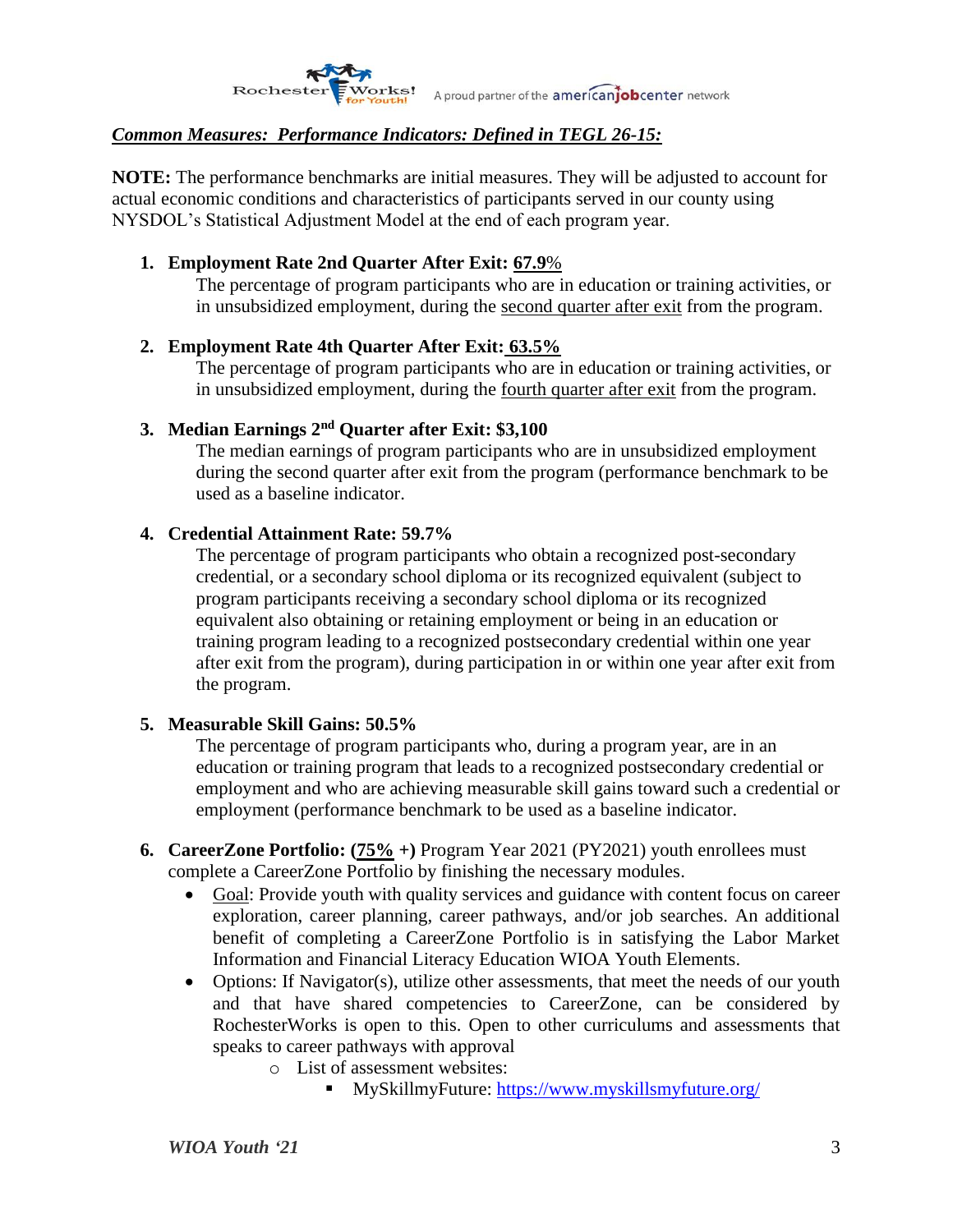

■ GetMyFuture:

<https://www.careeronestop.org/GetMyFuture/default.aspx>

- O<sup>\*</sup>Net OnLine:<https://www.onetonline.org/>
- My Next Move:<https://www.mynextmove.org/>
- NYSDOL encourages new WIOA youth program participants to use CareerZone, however, if some youth have an existing JobZone account prior to WIOA youth enrollment then they will be allowed to complete the comparable JobZone modules outlined below.

| Career Zone Module       | <b>Minimum Requirements</b>                  | JobZone Equivalent (pre-<br>existing accounts only) * |
|--------------------------|----------------------------------------------|-------------------------------------------------------|
| <b>Interest Profiler</b> | Complete and save at least                   | <b>Career Interests</b>                               |
|                          | one                                          |                                                       |
| Abilities                | Complete and save at least                   | Not applicable**                                      |
|                          | one                                          |                                                       |
| Work Importance Profiler | Complete and save at least                   | <b>Work Values</b>                                    |
|                          | one                                          |                                                       |
| <b>Saved Occupations</b> | Add at least two occupations<br>as favorites | Occupations                                           |
| <b>Budgeting</b>         | Complete and save at least                   | <b>Budget</b>                                         |
|                          | one                                          |                                                       |

\*New users are expected to create CareerZone accounts.

\*\*The Abilities component is only applicable for youth using CareerZone. The Abilities module in JobZone is very rigorous compared to the Abilities checklist in CareerZone; if the youth is using a pre-existing JobZone account, no penalization will occur for not completing requirement.

#### *Interim Performance Measures*

It is essential that service providers incorporate "Interim Performance Measures" to track youth skill growth and progress documenting reasonable improvements and/or stable progress towards attaining WIOA youth performance measures. This is important since not all above performance measures/outcomes are currently in effect, but two are in data collection status. Interim Performance Measures examples encompass academic performance; attendance at school/training, activities and work; pre-and post-measures of curriculum; and formal feedback from teachers, counselors, work-site supervisors, parent or guardian, and other collaborating partners.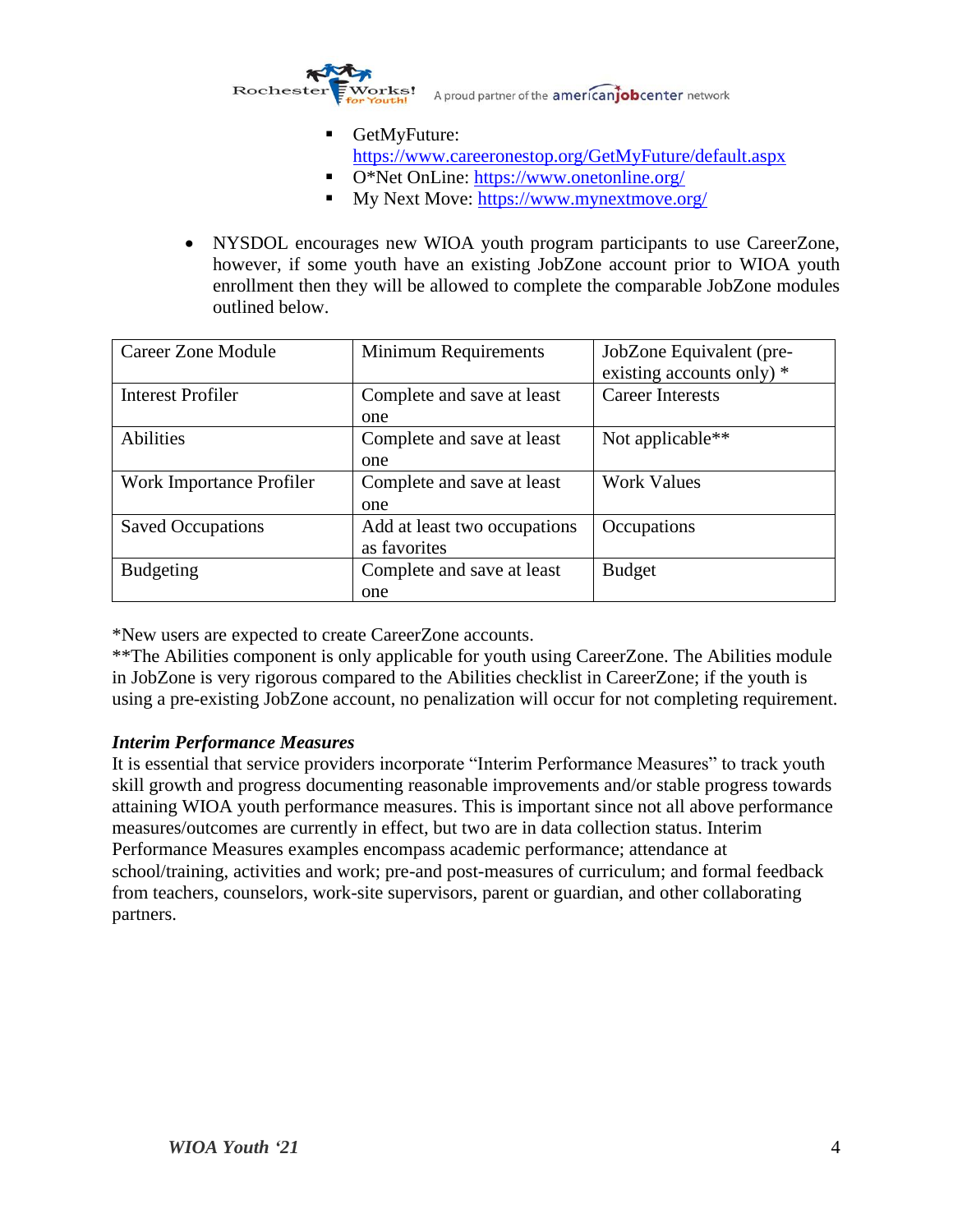

### **E. How Achieved:**

### **1. Navigator Responsibilities and Service Delivery Guidelines**

Activities and services must address the purpose, intent, and service delivery design specifications as defined in Title, IB, Section 129 of WIOA

#### **2. Purpose**

- Assist youth in achieving academic and employment success through effective and comprehensive activities that improve educational and skill competencies, and connections to employers
- Remove barriers to active participation in education, training, and employment
- Ensure on-going mentoring opportunities with adults
- Provide opportunities for training, career exploration, work experience, employment
- Provide incentives for recognition and achievement, but excluding entertainment expense incentives such as those to sporting events, movies, concerts or similar activities
- Provide activities related to leadership development, financial planning, entrepreneurship, decision-making, citizenship and community service

### **3. Navigator Duties**

The Navigator role is designed to benefit each youth served, thus, to increase their access to and to enhance their success in existing programs and workforce development services. The objective is to maximize the chances of success for each youth to achieve their educational and/or employment goals while minimizing barriers. To this end, each FTE Navigator is expected to establish informal partnerships with the youth's parent/guardian, youth service providers and formal relationships with targeted youth system partners including, Adult Literacy, vocational rehabilitation, juvenile/adult criminal justice system, foster care, department of human services, community and faith-based service providers, employers, schools, and others who can advance the purpose and outcomes of WIOA youth funding. In addition to developing and cultivating key relationships with partners, Navigators are expected to participate in appropriate and/or periodic colocation activity and service opportunities at suitable youth frequented locations and increase Navigator availability, beyond the conventional hours of 9 a.m. to 5 pm, throughout a geographic target area to reach a maximum number of interested and eligible youth. Increasing Navigator visibility and availability in the community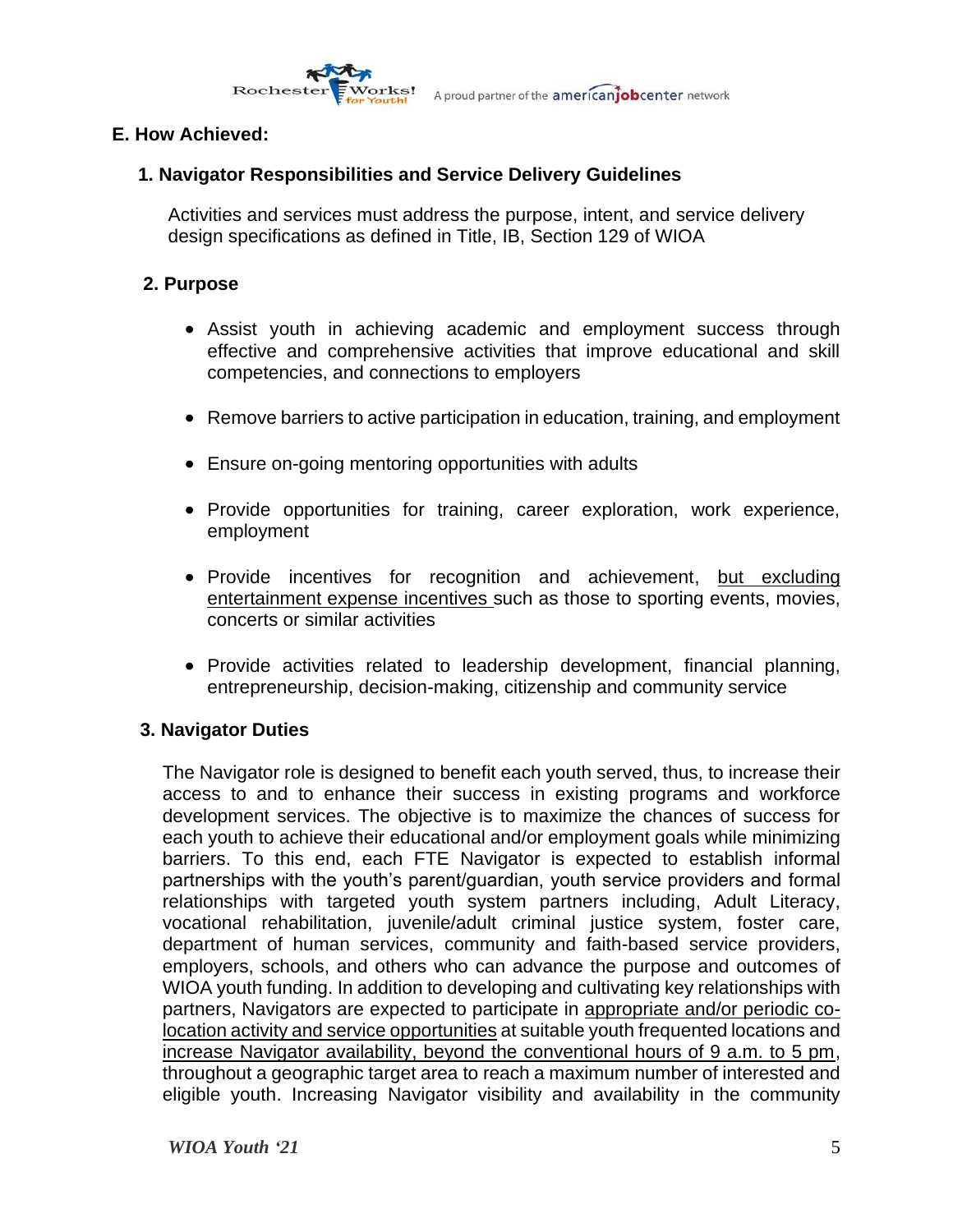

provides youth with the flexibility to attend schooling, training, or work without losing out on the benefit of receiving supportive services and guidance of the Navigator.

FTE Navigator duties include but are not limited to:

- a) Outreach, recruitment, assessment, eligibility determination, registration, and enrollment of targeted youth
- b) Develop an Individual Service Strategy (ISS), career pathway, and career plan specific to each youth that is based on an objective assessment and identifies an employment goal, an educational goal, and any appropriate services supporting the achievement of identified goals
- c) Keep youth engaged by regularly spending time and building rapport with them
- d) Exposing youth and making available the 14 WIOA Youth Elements to each youth as appropriate, including advocacy for supportive services as needed (i.e. clothing, transportation, personal hygiene products)
- e) Prepare youth for post-secondary education, training and/or employment opportunities by providing and/or connecting each to basic and occupational skills development and work readiness
- f) Assist youth in TASC instruction or alternative school to complete their high school equivalent credential and go on to employment or post-secondary school/training
- **g)** Develop a work experience/internship opportunity at a not-for-profit or for-profit worksite(s) related to each youth's career pathway. Work experiences may be paid or unpaid. The number of hours per week and the length of the work experience/internship shall be determined each year based upon funding availability. For Program Year 2021 (PY2021), Navigators will be allotted approximately **1017 working hours (per FTE)** to distribute amongst youth who are employment ready.
- h) Assist youth to identify appropriate post-secondary educational, training and employment opportunities that will help them to reach their goals
- i) The goal is to develop on-the-job training (OJT) placement in employment opportunities for youth exiting TASC instruction, Alternative Schools or high school and not going on to post-secondary school. Navigators shall coordinate with RWI for writing and execution of OJT contracts.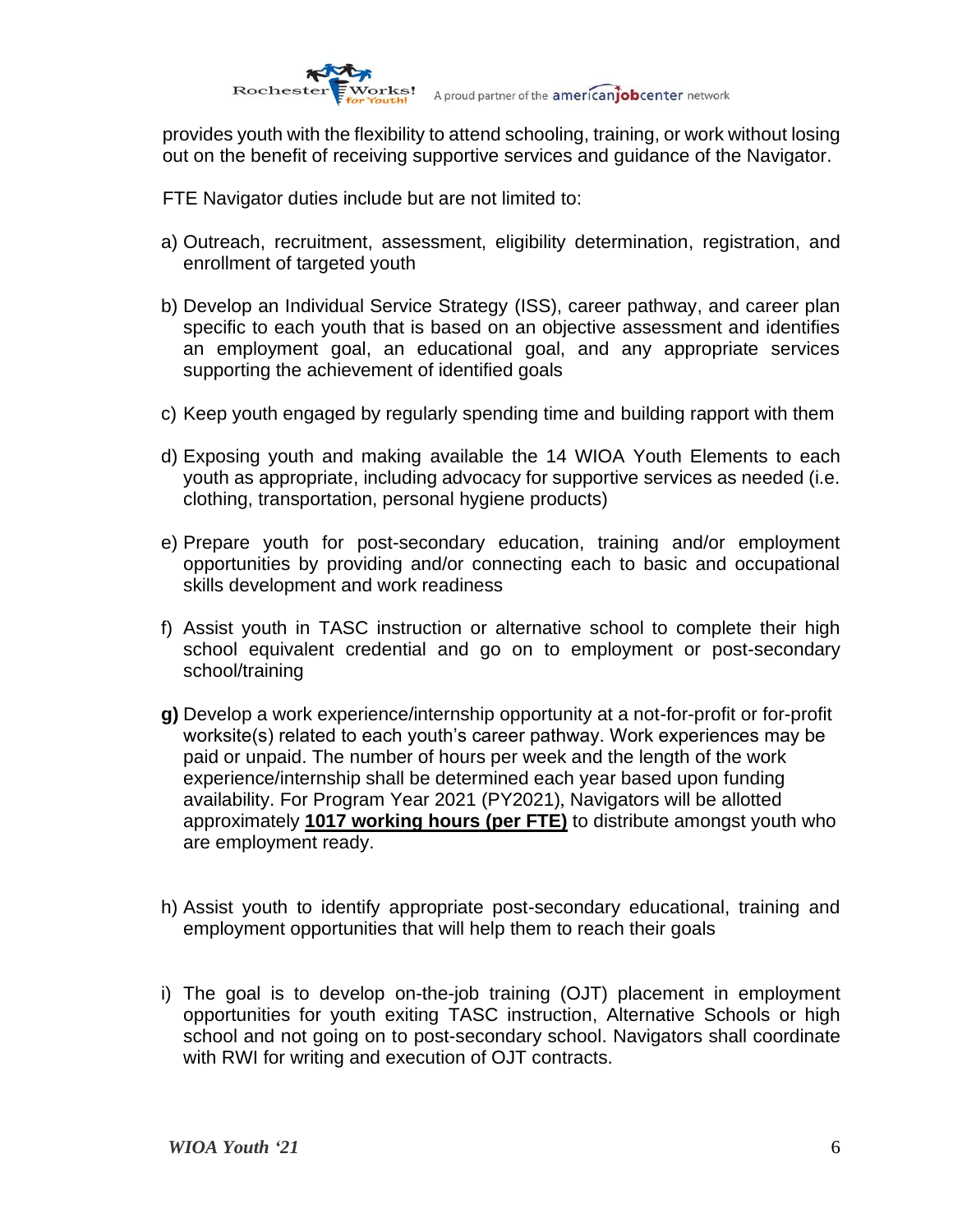

- j) Problem solve and follow up with youth and/or service provider to determine effectiveness of results
- k) Maintain accurate progress notes and supporting documentation for each youth
- l) Ensure successful attainment of WIOA performance goals, outcomes and measures
- m) Navigators are required to utilize the web-based New York State database system known as the One Stop Operating System (OSOS) to register, to enroll, to document provided elements/services, and to record attainment of required WIOA performance measures/outcomes for WIOA eligible youth. Navigators can reserve cubicle space at RochesterWorks Career Centers and gain access to staff office equipment such as computers, printers, faxes, copiers, and telephones as needed, on a limited basis.

#### **4. General Guidelines: Each FTE Navigator will….**

- cooperate, coordinate, and act as a complementary partner for the success of each youth with relevant community partners including the RochesterWorks! Career Centers;
- develop an active 25 youth caseload and always maintain it, to that level plus provide follow up services to exited youth for 12 months, unless they decline receiving them, or are unreachable with old contact information;
- be responsible for locating and coordinating with pre-existing programs and services to meet the needs of each youth;
- have access to RochesterWorks services in support of the Individual Service Strategy (ISS), career pathway, and career plan prepared jointly with youth including basic skill and interest assessments, job readiness training, and limited funding opportunities available through summer and year-round youth employment opportunities, supportive occupational skills training opportunities, work experience and/or on-the-job training (OJT) opportunities, job search assistance, mentor opportunities, and supportive services and incentive payments. Note: Supportive services are limited and may be available only after all other resources are exhausted. Examples of supportive services include: mileage to and from school, bus pass, gasoline cards, uniforms, books, miscellaneous school supplies, connecting to housing support organizations, work-required clothing, tools, finger printing/background checks, and lab fees not covered by insurance;
- keep abreast of other programs and resources to leverage and to address youth needs to help control spending and to allow availability for others;
- respond within 24-48 hours to youth referrals from RWI Youth staff to contact youth for possible WIOA youth enrollment.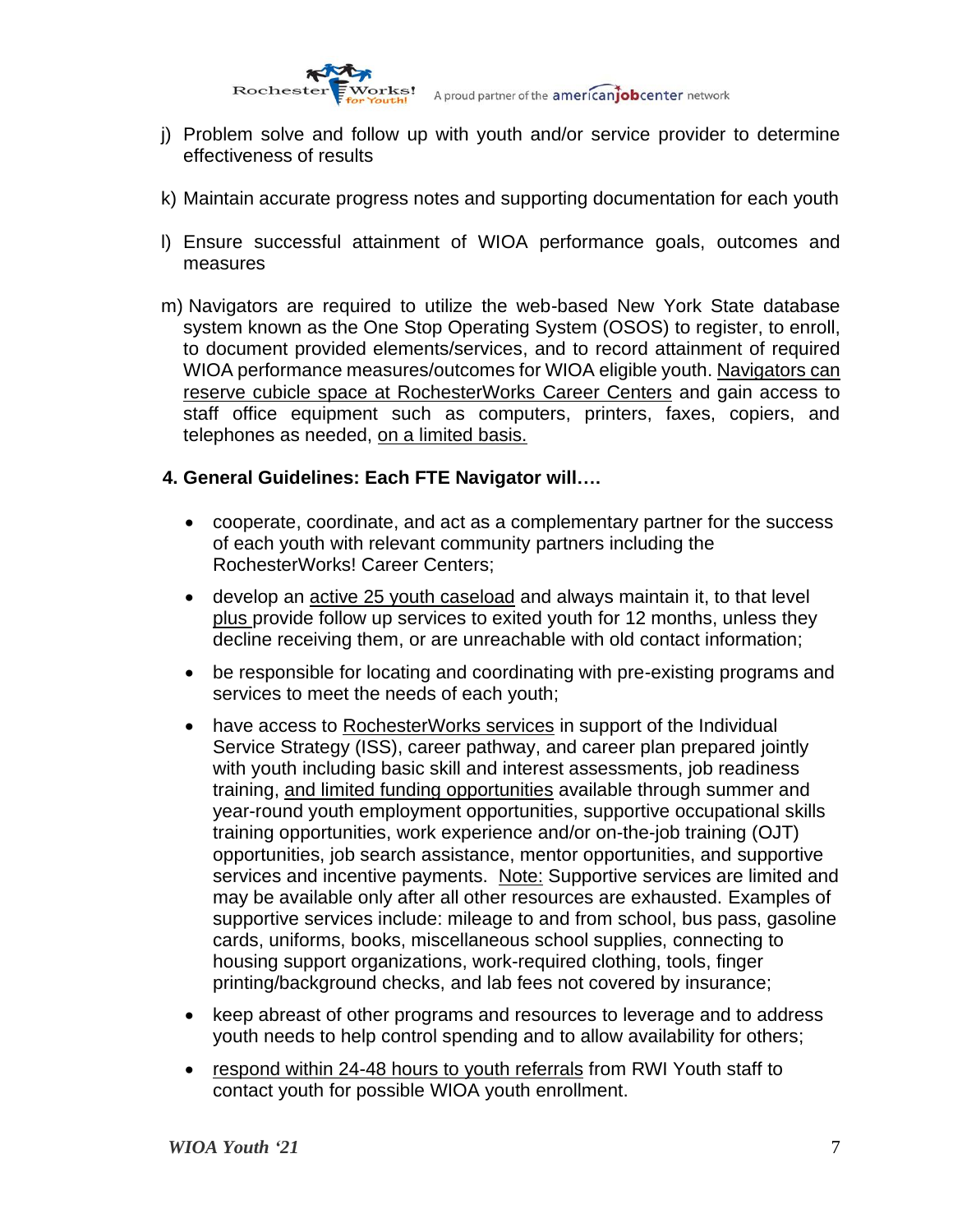

### **5. Service Delivery Priorities:**

### **Each FTE Navigator allied with RochesterWorks! Career Centers shall….**

- prioritize efforts on the 17–24-year-old disconnected population;
- operate in the community on behalf of an identified target group and/or a defined geographic area (city quadrant or county east-west/town(s);
- support youth to minimize or eliminate obstacles to post-secondary success
- build rapport with and an understanding of existing programs and services;
- connect youth to existing programs and services and support the success of all, maximizing access and minimizing duplication;
- provide youth with quality work preparation support leading to postsecondary success (employment and/or advanced training or education);
- determine if a youth is not appropriate for their program and will refer youth to other potential programs and/or community resources, including public services/supports offered through the RochesterWorks Career Centers.

### **6. Structure & Navigator Service Delivery:**

Three stages of consistent service delivery for all newly enrolled and WIOA eligible youth leading to positive WIOA performance outcomes.

### *1) Outreach, Recruitment, Application, Eligibility Determination, Registration, and Enrollment:*

- Conduct targeted outreach and recruitment activities upon the start of the contract period. After the initial start-up period, on-going enrollment will be adapted for outreach, recruitment, enrollment, and service provision while maximizing available resources.
- Interview youth and complete an approved WIOA application packet including required documentation as required under subtitle B of Title I of WIOA, to help determine eligibility and whether the youth is appropriate for WIOA programming. If youth is determined not appropriate, then youth will be referred to other potential programs and/or community resources, including RochesterWorks! Career Centers. Completed WIOA youth packets with required documentation must be maintained/filed.

### *2) Orientation, Assessment, and Service Plan Development:*

- Every youth enrolled in WIOA must be provided with an orientation, objective assessment, and service planning.
- All WIOA eligible youth must be provided: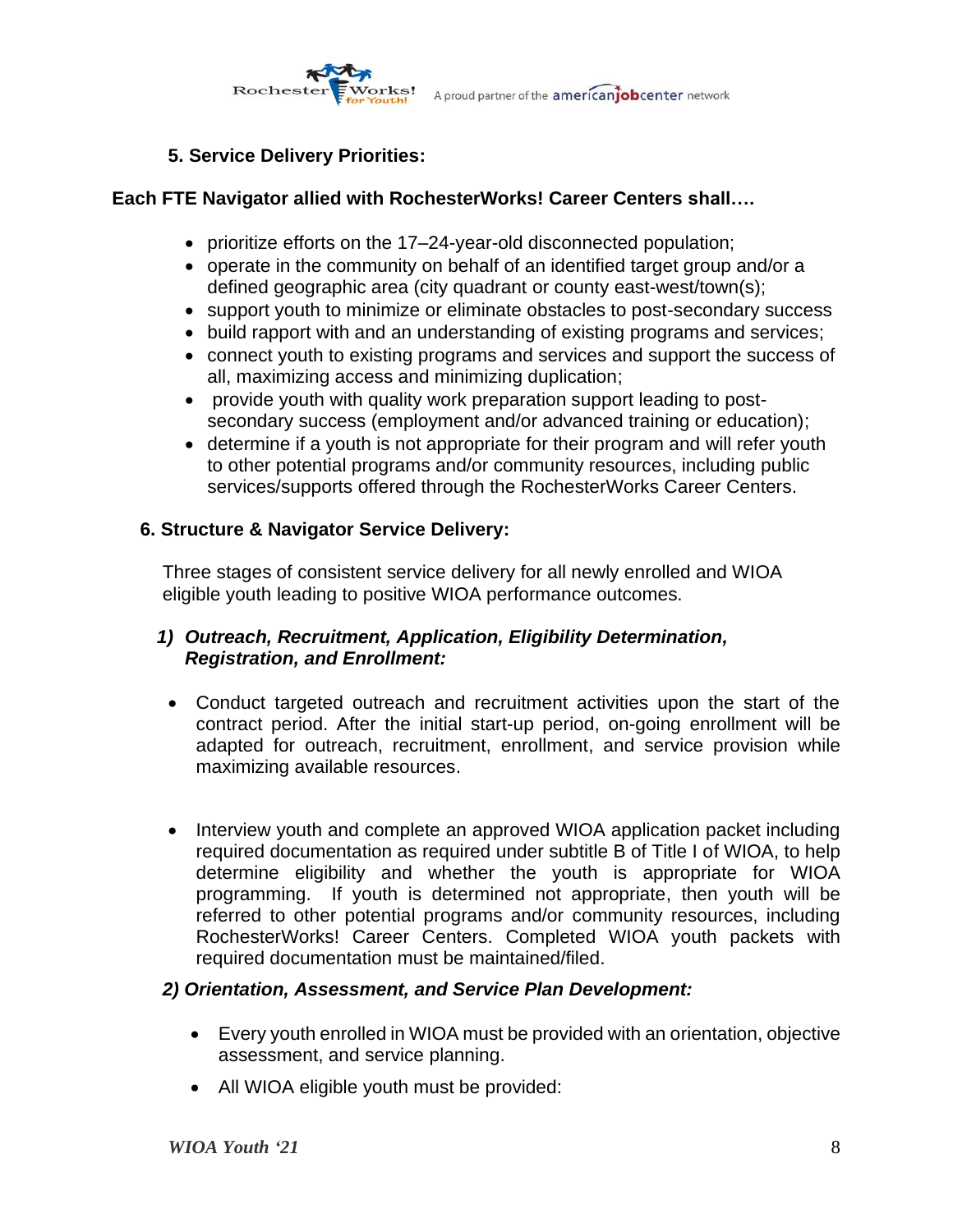

- i. Orientation on services available through the navigator, the local Career Center and its partners, other providers, or navigator partners;
- ii. Appropriate referrals to training and educational programs to help the participant or applicant on a sequential or concurrent basis.
- iii. Objective assessment of the academic levels, skill levels, and service needs of each participant, including:
	- 1) A review of basic skills;
	- 2) Occupational skills;
	- 3) Prior work experience;
	- 4) Employability;
	- 5) Interests;
	- 6) Aptitudes (including interests and aptitudes for nontraditional jobs);
	- 7) Supportive and developmental service needs.

*\*IMPORTANT: The Test of Adult Basic Education (TABE) is the out-of-school youth (OSY) objective assessment for academics. TABE testing can be administered by a certified Navigator or through an appropriate partner including the RochesterWorks! Career Center. No other academic assessment tool may be utilized without approval from RWI and/or the New York State Department of Labor (NYSDOL).*

- An Individual Service Strategy (ISS) involving as appropriate for each youth:
	- i. Elements/Services directly linked to one or more WIOA Youth Performance Measures;
	- ii. Identifying career pathways that include education and/or employment goals (i.e. nontraditional employment);
	- iii. Establishing achievement objectives;
	- iv. Identifying elements/services to be utilized while considering relevant assessments. A new service strategy is not required if the provider carrying out such a program determines it is appropriate to use a recent service strategy developed under another education or training program;
	- v. Preparation for post-secondary educational opportunities
	- vi. Assistance with establishing strong linkages between academic and occupational learning;
	- vii. Preparation for subsidized and unsubsidized employment opportunities;
	- viii. Connections to intermediaries with strong links to local and regional employers; and
	- ix. Assistance with developing a portfolio.

The resulting ISS is a roadmap to assist and to provide focus for the youth on meeting their educational and/or employment goals of improving academic achievement, attaining a HS or HSE diploma, and/or, occupational industry recognized certification, getting a job and increasing post-secondary readiness skills.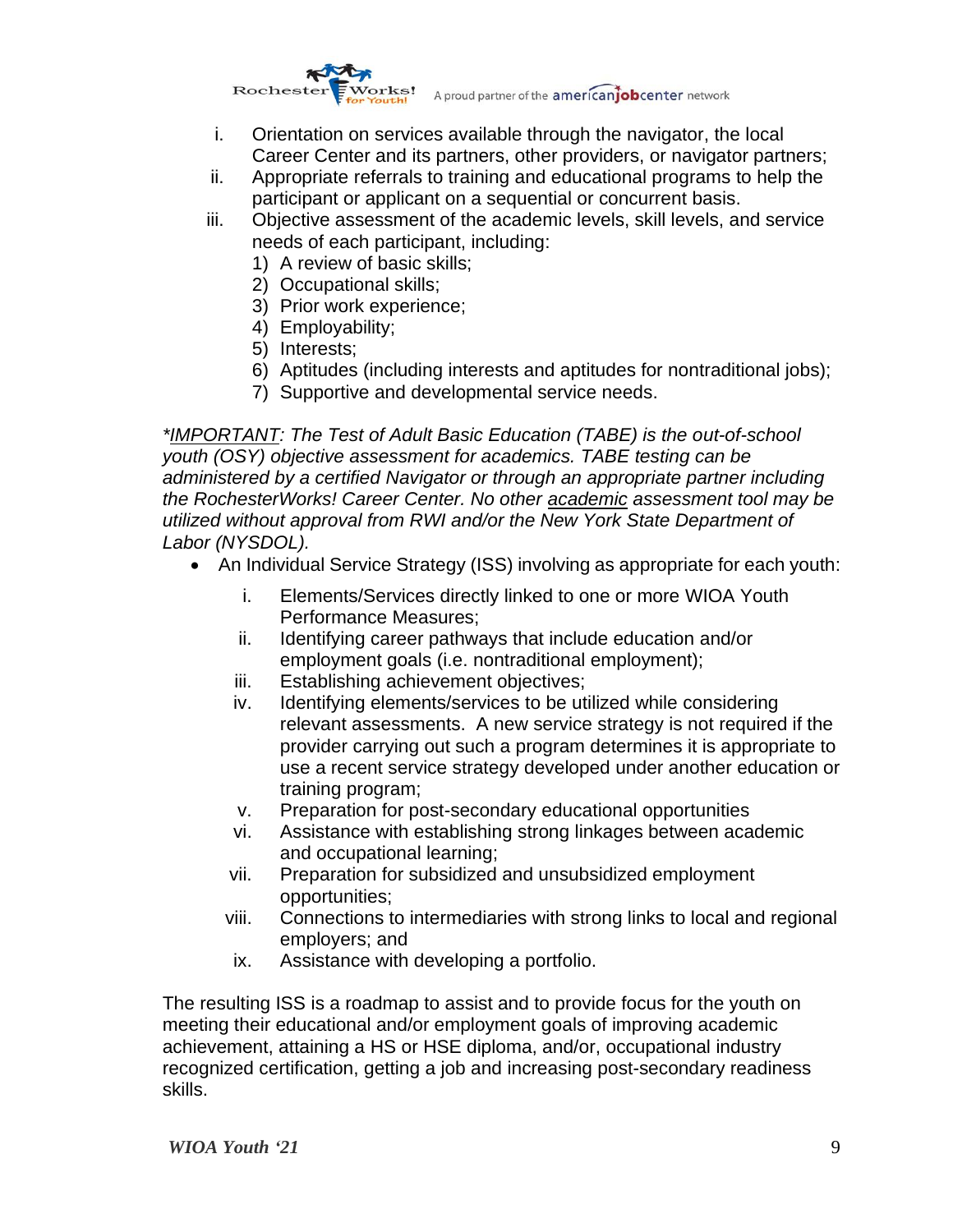

Works! A proud partner of the **american job** center network

When the Career Zone Portfolio is completed by the youth, it serves as an additional assessment tool. Thus, Career Zone\* - [www.careerzone.ny.gov](http://www.careerzone.ny.gov/) is a useful tool in developing the ISS since youth has access to review more than 800 occupations, 450 career videos, current job postings, resume builder and budgeting tool, while the Navigator can work to assist youth in partnership with community partners including the RochesterWorks! Career Centers.

### *3) Access to the 14 WIOA Youth Elements:*

There are available 14 WIOA mandated youth program elements open to all eligible enrolled youth, however, services offered to each youth must be based on his/her needs and goals. The objective is to expose WIOA enrolled youth to as many of the 14 WIOA mandated elements, as possible and as appropriate, to expand their educational and/or employment horizons, however, not all youth will receive all 14 elements.

Navigator(s) must create a local network of schools, community and faith-based agencies, employers, and career centers to provide a continuum of appropriate services that help youth to achieve their educational and/or employment goals. RochesterWorks! Career Centers will assist by providing Navigator access to limited resources available including basic skills and interest assessments, job readiness training, summer youth employment opportunities, occupational skills training opportunities, on-the-job training opportunities, job search assistance, mentor opportunities, and supportive service payments.

All exited WIOA youth participants are to be provided a minimum of twelve months follow up services by the Navigators. Documentation involving appropriate, timely, and efficient updates and case notes on OSOS and hard file must be input for follow-up service no *later than five (5) business days following the actual occurrence* **(**contact with the youth) of activity and/or service including. The Navigator is expected to effectively manage and maintain participant records, both paper and electronic in a timely and efficient manner. Exception: Follow up services do not have to be provided to youth who have declined receiving them or to youth who are unreachable due to old contact information. Navigator follow up services include:

- Leadership development and supportive service
- Regular contact with youth participant's employer, including assistance addressing work-related problems that arise;
- Assistance in securing better paying jobs, career development and further education or training;
- Work-related peer support groups;
- Adult mentoring; and/or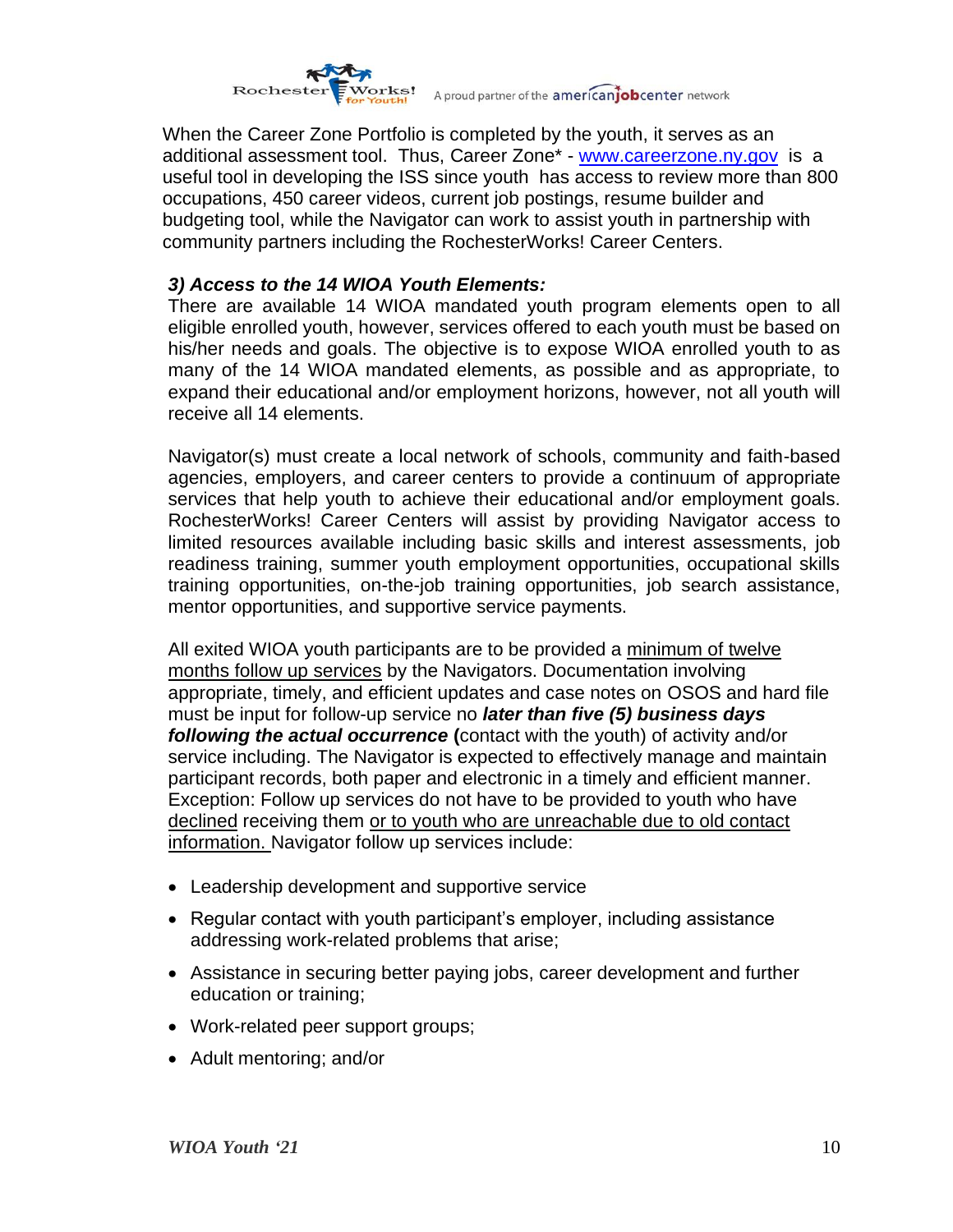

- Services necessary to ensure the success of youth participants in employment and/or post-secondary education.
- Follow-up services may be provided beyond twelve (12) months at the State or Local Board's discretion (RWI must be consulted and approval provided). The types of follow up services provided and the duration of services must be determined based on the needs of the individual.
- Follow-up services are more than a contact attempted or made to gather information for reporting purposes because follow-up services provide the necessary support to ensure the success of youth post-program. To meet follow-up requirements, Navigators must do more than just try to contact to gather reporting information per NPRM §681.580.

#### **Additional Considerations to Structure & Service Delivery**

*To be considered an allowable WIOA Youth service, for purposes of extending/retaining WIOA enrollment, an activity must have a "significant" level of staff assistance. Activities deemed to be self-service and/or informational activities only are NOT qualified WIOA Youth services for purposes of extending/retaining enrollment in a WIOA program.*

*Self-Service and Informational Activities*

- *Self-Services are accessed directly by the participant in a physical location or remotely by electronic technologies with no staff assistance provided other than general instruction on how to use/access the self-service tools.*
- *Informational activities are activities limited to providing general readily available information about the labor market and/or the availability of, or instructions for, accessing workforce information, tools, or services to assist the individual in identifying/achieving their employment goals. Informational activities may be accessed as either self-service or with staff involvement. If staff involvement (regardless of the amount of time involved) is limited to the provision of generally available information that is not customized to the particular individual and does not involve any staff assessment of the individual then it is considered an informational activity as opposed to a staff assisted service. Informational activities also include an orientation to the information and services available at the RWCC with instructions on how to access the services, including, but not limited to, the tools in the RWCC resource room.*

#### *Staff Assisted Service*

*Any assistance provided by staff that goes beyond the provision of readily available information (as discussed above), regardless of the amount of time involved or the communication method (e.g., phone and/or email), if adequate documentation is provided, is considered a significant staff assisted service. For*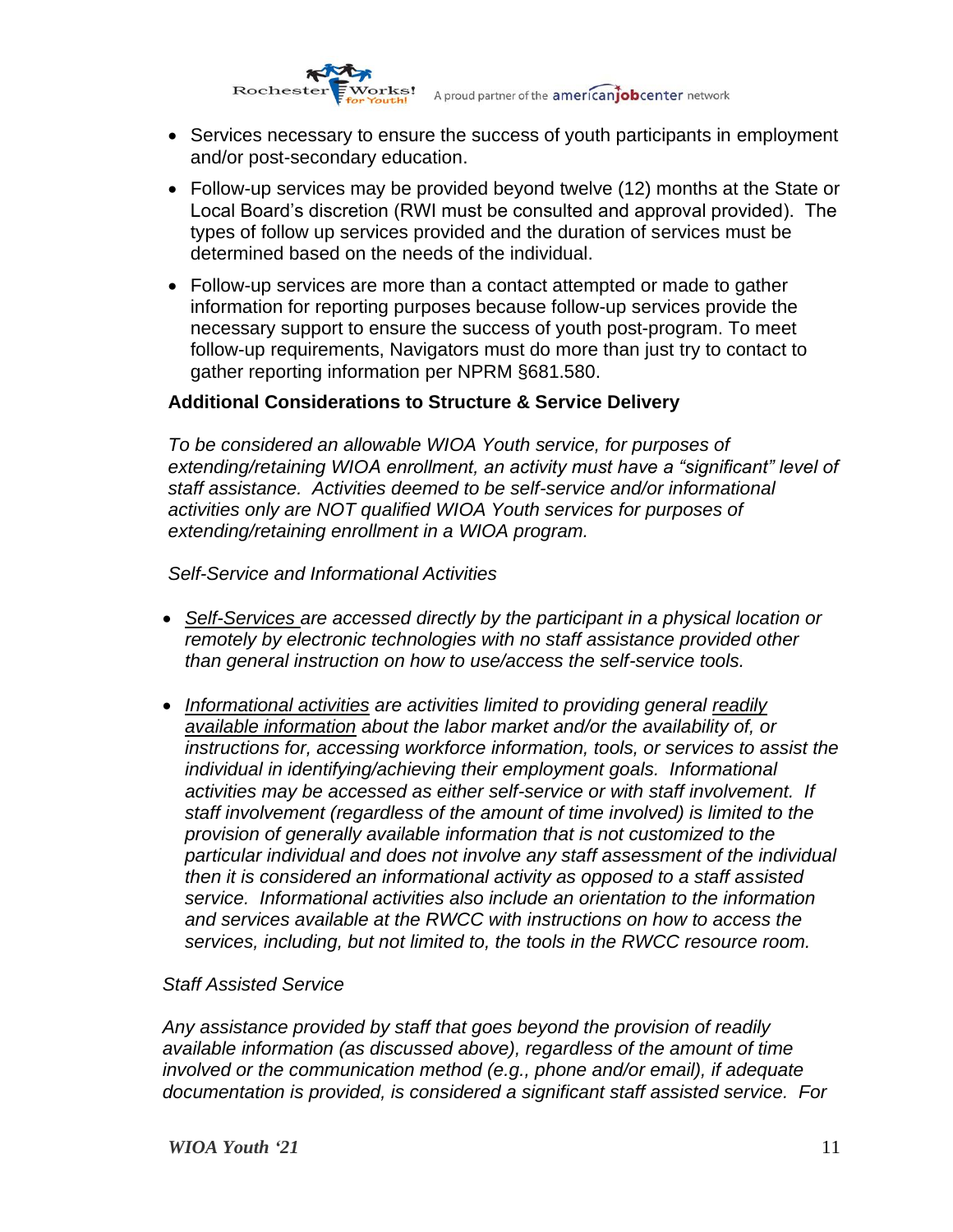

Works! A proud partner of the americanjob center network

*example, any service that involves staff assessment of the participant, including, but not limited to, any assessment of skills, abilities, education or employment history, or career objectives is a significant staff assisted service regardless of the amount of time spent on that particular activity.*

*Staff Assisted Services DO NOT include –*

- a. *eligibility determinations,*
- b. *self-directed job search that does not result in a referral to a job,*
- c. *services and activities specifically provided as follow-up services,*
- d. *or regular contact with the participant or employer to only obtain information regarding his/her employment status, educational progress, need for additional services, or income support payments,*
- e. *mailing a form letter (would be considered an "informational activity".)*

*Registration and Enrollment: Registration is the process for collecting information to support a determination of eligibility for the WIOA Youth Program. To participate in youth programming, participants must register and enroll in the WIOA Youth Program. Enrollment requires 1) registration and 2) participation in any of the 14 WIOA Youth Program Elements. The date of enrollment is the date that a registered, eligible Youth Participant receives their first service with one of the 14 Elements and a design framework service for completing WIOA packet and TABE testing.*

*Personal interaction with an appropriate staff person is the preferred method of service delivery however, today's youth are technologically adept and use phone calls, e-mails, instant messaging, texting, and social media like Facebook and Twitter thus, allowing the navigator some flexibility in service delivery options. However, these methods should not be used by a navigator as the sole or primary means of service delivery to participants. Different forms of contact require varying types of documentation when entering the activity into OSOS. In-person service delivery gaps may not exceed 45 days without approval of RochesterWorks.* 

## **Target Population & Eligibility**

The Navigator will be responsible for the successful outreach, recruitment, intake and assessment of WIOA eligible youth including collecting and/or verifying all documentation to determine and validate eligibility before enrolling them. Priority: 100% older disconnected out of school youth (OSY) aged 17–24 who are high school dropouts, or if not high school dropout then low-income youth, and with documented barrier, all must live in Monroe County, be legal residents in the United States, if male youth, have registered for Selective Service, and who are not employed and not readily employable due to lack of basic skills.

Distinct out of school youth (OSY) target groups to be served through this solicitation include:

- RochesterWorks! Career Center-based
- City and suburban w/focus on a neighborhood, quadrant, town/village, countyeast/west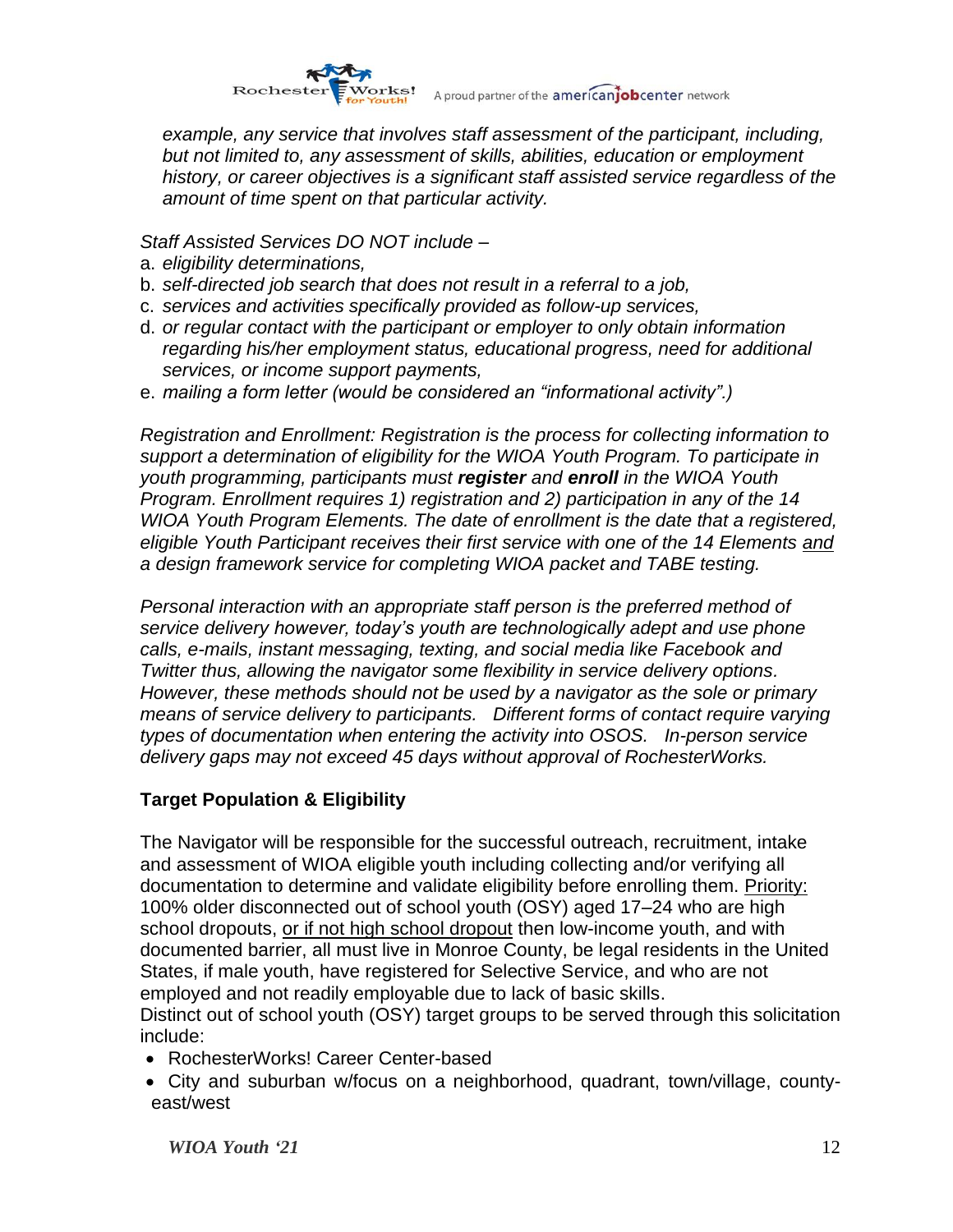

- aging out of foster care
- criminal/juvenile justice system engaged, or at risk of
- child of incarcerated parent(s)
- public assistance recipient
- pregnant or parenting teen
- runaway and/or homeless, or at risk of homelessness
- gang affiliated, or at risk of
- refugee and legally able to work in the US
- disabled and able to work

See eligible youth as defined below and for additional information refer to WIOA section 129.

*For youth between the ages of 18 and 24, when the pool of eligible candidates includes veterans and eligible spouses of veterans, the guidelines require that veterans and their spouses be given the highest priority in the selection process.*

Furthermore, the Navigator shall determine the appropriateness of potential youth through reasonable demonstration of the youth's willingness and ability to accomplish the intent and purpose of the goals of WIOA youth funding. It is expected that most youth served during the contract period will demonstrate positive performance.

Under WIOA Section 129(a)(1) an eligible youth is defined as follows:

### *An Out of School youth is an individual who is*:

(i) not attending any school (as defined under State law);

(ii) not younger than age 16 or older than age 24 (our local priority is to serve youth ages 17 and older); and

(iii) one or more of the following:

(I) A school dropout.

(II) A youth who is within the age of compulsory school attendance, but has not attended school for at least the most recent complete school year calendar quarter.

(III) A recipient of a secondary school diploma or its recognized equivalent who is a low-income individual and is—

(aa) basic skills deficient; or

(bb) an English language learner.

(IV) An individual who is subject to the juvenile or adult justice system. (V) A homeless individual (as defined in section 41403(6) of the Violence Against Women Act of 1994 (42 U.S.C. 14043e–2(6))), a homeless child or youth (as defined in section 725(2) of the McKinney-Vento Homeless Assistance Act (42 U.S.C. 11434a(2))), a runaway, in foster care or has aged out of the foster care system, a child eligible for assistance under section 477 of the Social Security Act (42 U.S.C. 677), or in an out-of-home placement.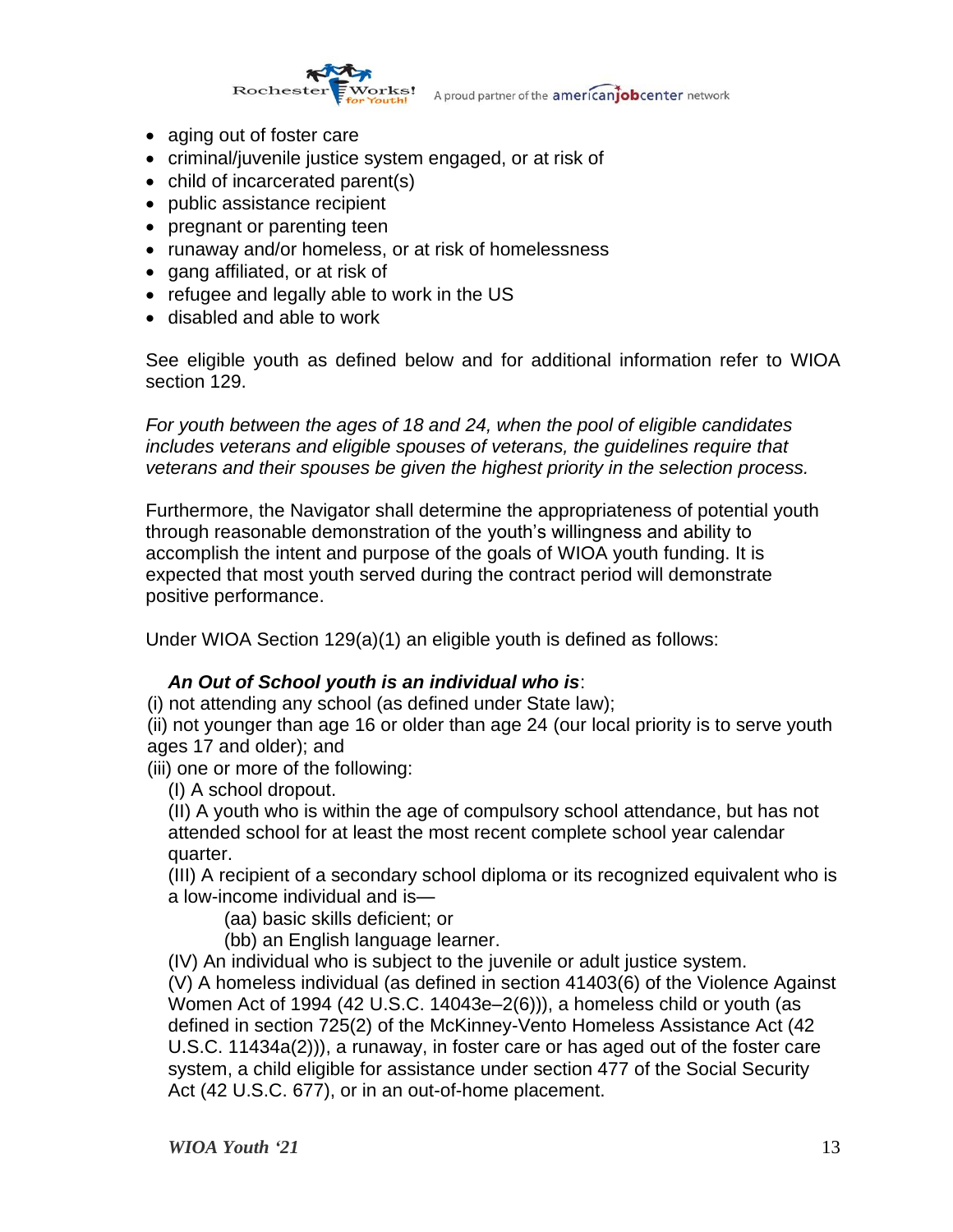

(VI) An individual who is pregnant or parenting.

(VII) A youth who is an individual with a disability.

(VIII) A low-income individual who requires additional assistance\* to enter or complete an educational program or to secure or hold employment.

### *A low-income individual is defined as an individual who*:

- 1. receives, or in the past 6 months has received, or is a member of a family that is receiving or in the past 6 months has received, assistance through the supplemental nutrition assistance program (SNAP, or Food Stamps) established under the Food and Nutrition Act of 2008 (7 U.S.C. 2011 et seq.), the program of block grants to States for temporary assistance for needy families (TANF Cash Assistance) program under part A of title IV of the Social Security Act (42 U.S.C. 601 et seq.), or the supplemental security income (SSI, but not SSDI) program established under title XVI of the Social Security Act (42 U.S.C. 1381 et seq.), or State or local income-based public assistance (e.g. Safety Net);
- 2. is a homeless individual (as defined in section 41403(6) of the Violence Against Women Act of 1994 (42 U.S.C. 14043e–2(6))), or a homeless child or youth (as defined under section 725(2) of the McKinney-Vento Homeless Assistance Act (42 U.S.C. 11434a(2)));
- 3. is a foster child on behalf of whom State or local government payments are made;
- 4. is a youth living in a high-poverty area;
- 5. is in a family with total family income that does not exceed the higher of— (I) the poverty line; or
	- (II) 70 percent of the lower living standard income level; or
- 6. is an individual with a disability whose own income meets the income requirement of clause (6), but who is a member of a family whose income does not meet this requirement.

*Current levels include (last updated April 9, 2021)*:

| <b>Annualized Income</b> |
|--------------------------|
| \$12,880                 |
| \$19,083                 |
| \$26,191                 |
| \$32,331                 |
| \$38,158                 |
| \$44,620                 |
| \$51,082                 |
| \$57,544                 |
| \$64,006                 |
| \$70,468                 |
|                          |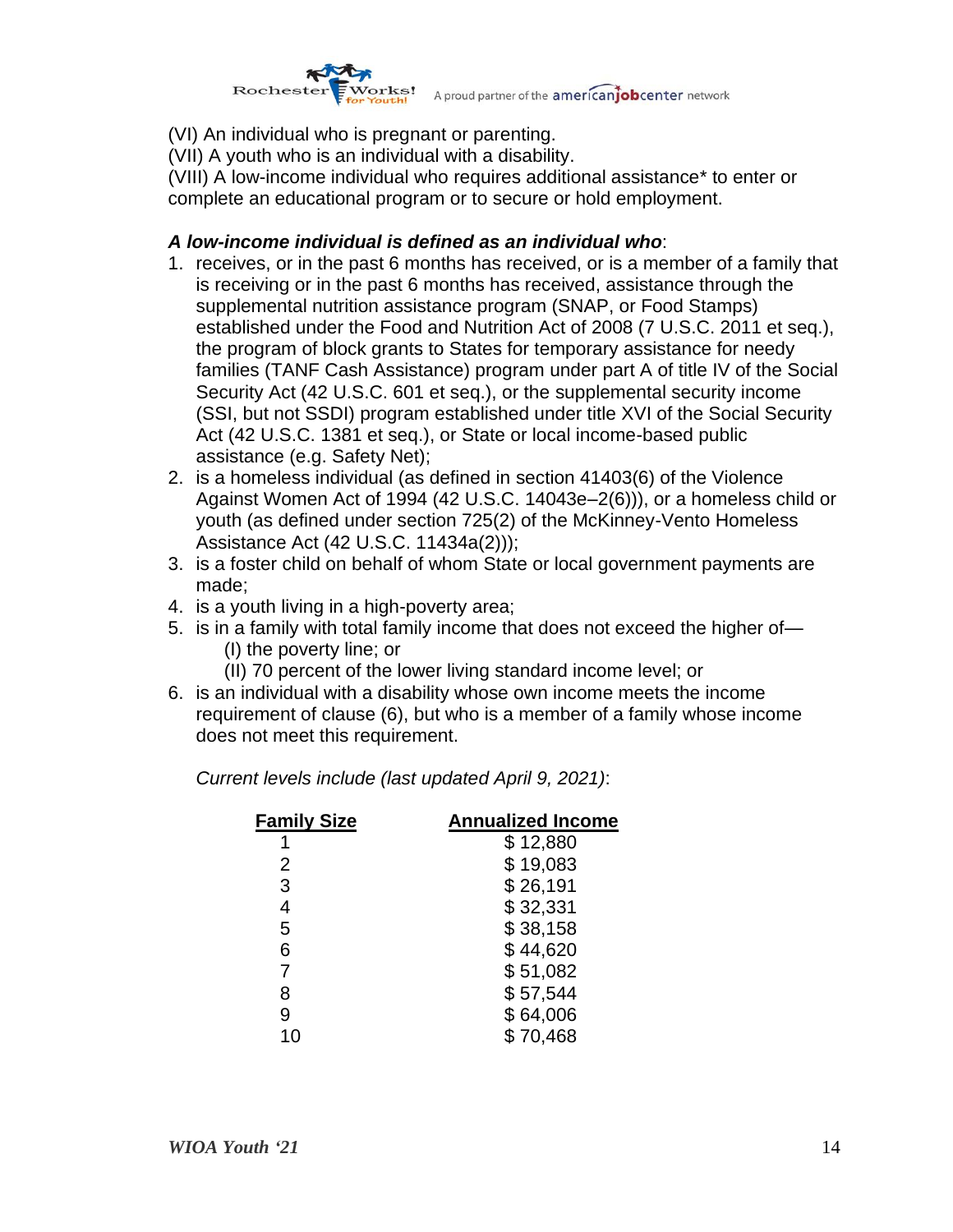

#### **14 WIOA Elements/Services** *(Based on WIOA Final Regulations effective 8-15-16***) (681.460)**

Services offered to any individual participant are based on his/her needs and goals and include the following:

- 1. **Tutoring, Study Skills Training, Instruction and Evidence based requirement for Drop-out Prevention and Recovery Strategies** - that lead to completion of the requirements for a secondary school diploma or its recognized equivalent (including a recognized certificate of attendance or similar document for individuals with disabilities, i.e. CDOS credential or Basic Skills credentials for individuals with disabilities) or for a recognized post-secondary credential;
- 2. **Alternative Secondary School Services** (USDOL deleted references to the term "Alternative School" in WIOA and it is not required at this time to be defined in state plan.) **or Drop-out Recovery Services, as appropriate** Definition - NYS alternative education provides options for students who are at risk of dropping out of school to remain engage in an alternative learning environment that focuses on their particular skills, abilities and learning styles. Alternative education programs have for decades provided additional pathway for students to complete their secondary education and transition to a postsecondary or career option. (a)These are specialized, structured curriculum offered inside or outside of the public school system which may provide work/study and/or TASC instruction for students with behavior problems, physical/mental disabilities, who are at-risk of dropping out, who are institutionalized or adjudicated youth and/or youth who are in the legal custody of the Department of Youth Services (DFY) and are residing in an institution. <http://www.p12.nysed.gov/sss/ssae/AltEd/>
- 3. **Paid and Unpaid Work Experiences (681.600)** (a) Work experiences are a planned, structured learning experience that take place in a workplace for a limited period of time. Work experience may be paid or unpaid, as appropriate. A work experience may take place in the private for-profit sector, the non-profit sector, or the public sector. Labor standards apply in any work experience where an employee/employer relationship, as defined by the Fair Labor Standards Act or applicable State law, exists. Consistent with § 680.840, funds provided for work experiences may not be used to directly or indirectly aid in the filling of a job opening that is vacant because the former occupant is on strike or is being locked out in the course of a labor dispute, or the filling of which is otherwise an issue in a labor dispute involving a work stoppage. Work experiences provide the youth participant with opportunities for career exploration and skill development. (b) Work experiences must include academic and occupational education (i.e. Career Zone). The educational component **may occur concurrently or sequentially** with the work experience. Further academic and occupational education may occur inside or outside the work site.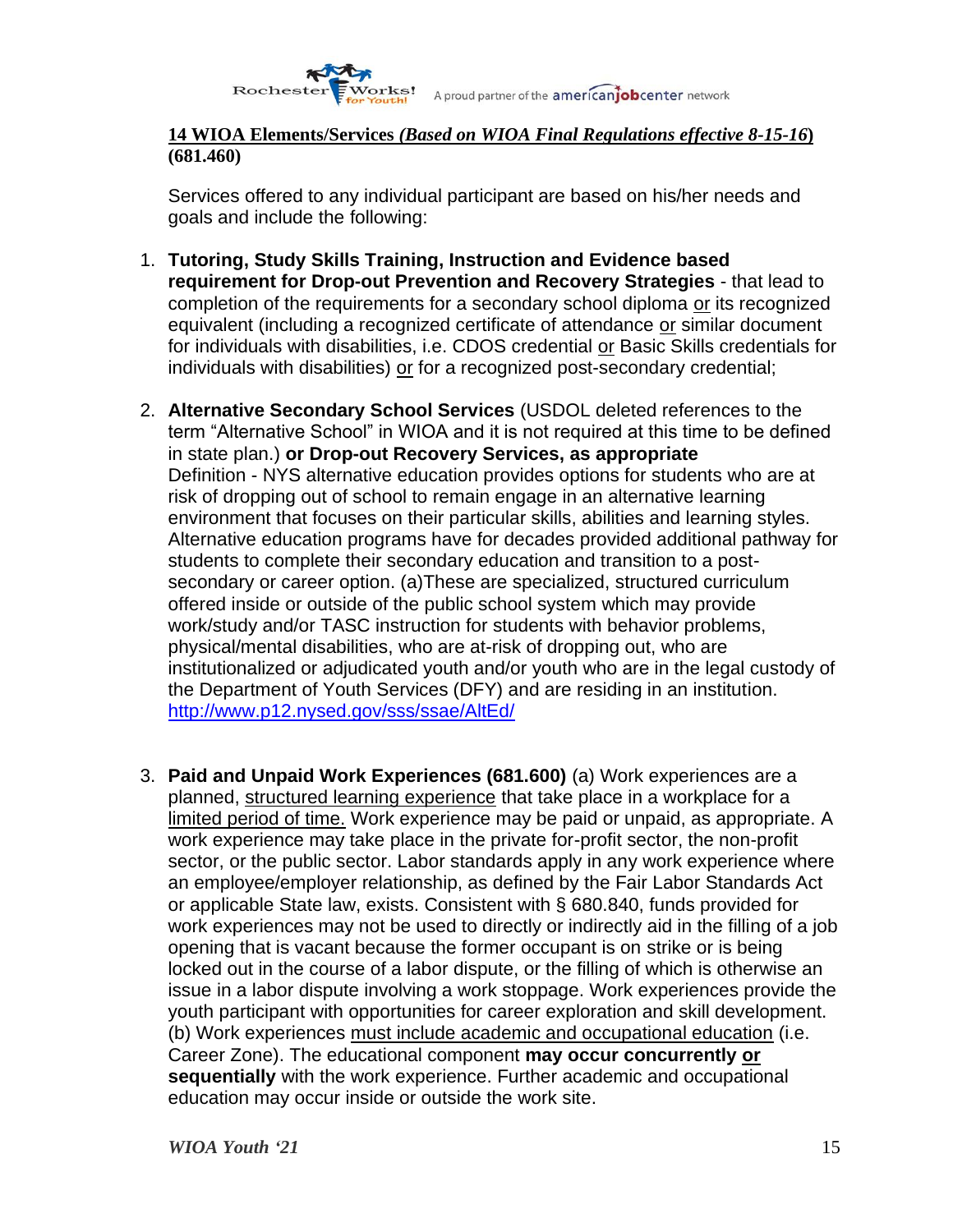

- (c) Types of work experience options include the following categories:
	- (1) Summer employment opportunities and other employment opportunities available throughout the school year;
	- (2) Pre-apprenticeship programs; A pre-apprenticeship is a program or set of strategies designed to prepare individuals to enter and succeed in a registered apprenticeship program and has a documented partnership with at least one, if not more, registered apprenticeship program
	- (3) Internships and job shadowing; and
	- (4) On-the-job training (OJT) opportunities;
- (d) Navigators are required to develop a work experience/internship opportunity for out of school youth related to each youth's career pathway. Work experiences may be paid or unpaid. Navigators will be allotted approximately **1017 working hours (per FTE)** to distribute amongst youth who are employment ready.
- 4. **Occupational Skills Training** (a) The Department defines occupational skills training as an organized program of study that provides specific vocational skills that lead to proficiency in performing actual tasks and technical functions required by certain occupational fields at entry, intermediate, or advanced levels. Local areas must give **priority consideration** for training programs that lead to recognized post-secondary credentials that align **with in-demand industry sectors or occupations in the local area**, if the programs meet WIOA's quality criteria (standards). Such training must:
	- (1) be outcome-oriented and focused on an occupational goal (i.e. Career Zone) specified in the Individual Service Strategy (ISS);
	- (2) be of sufficient duration to impart the skills needed to meet the occupational goal; and

(3) result in attainment of a recognized post-secondary credential. (b) The chosen occupational skills training must meet the quality standards in WIOA sec. 123.

In order to enhance individual participant choice in their education and training plans and provide flexibility to service providers, WIOA allows ITAs for out-ofschool youth, ages 16 to 24 using WIOA youth funds when appropriate.

5. **Education Offered Concurrently with and in the same context as Workforce Preparation (681.4360)**: - This program element reflects the integrated education and training model and requires **integrated education and training to occur concurrently** (at the same time) and **contextually** with workforce preparation activities and workforce training. This program element describes how **workforce preparations activities, basic academic skills, and hands-on occupational skills training are to be taught within the same time frame** and connected to training in a specific occupation, occupational cluster, or career pathway. (WIOA sec. 129(c)(2)(E))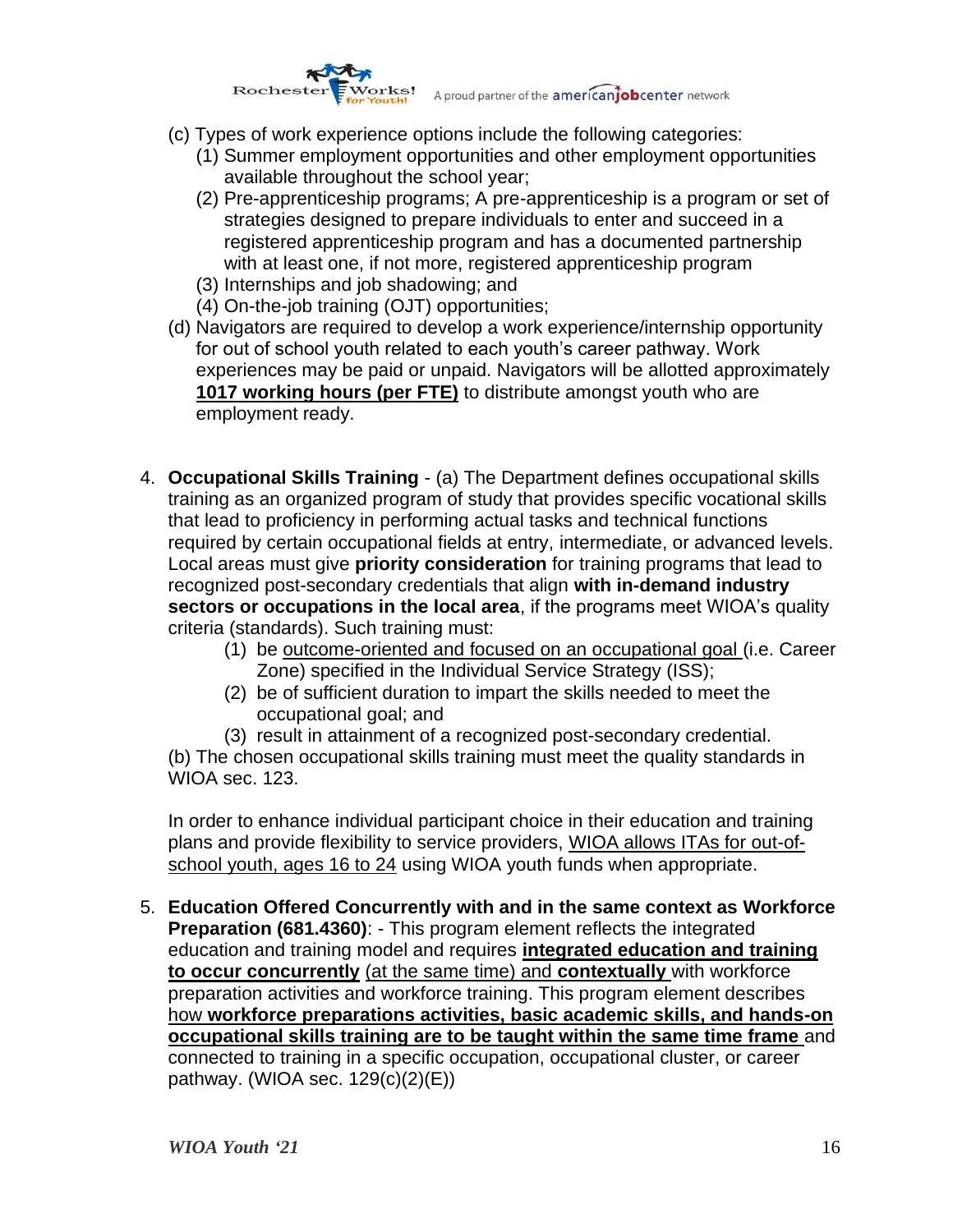

- 6. **Leadership Development**  including community service and peer centered activities encouraging responsibility and focusing on other positive social and civic behaviors opportunities that encourage responsibility, confidence, employability, self-determination and other positive social behaviors such as:
	- (a) Exposure to post-secondary educational possibilities;
	- (b) Community and service learning projects;
	- (c) Peer-centered activities, including peer mentoring and tutoring;
	- (d) Organizational and team work training, including team leadership training;
	- (e) Training in decision-making, including determining priorities and problem solving;
	- (f) Citizenship training, including life skills training such as parenting and work behavior training;
	- (g) Civic engagement activities which promote the quality of life in a community; and
	- (h) Other leadership activities that place youth in a leadership role such as serving on youth leadership committees, such as a Standing Youth Committee. (WIOA sec. 129(c)(2)(F))

Positive social and civic behaviors are outcomes of leadership opportunities, which are incorporated by local programs as part of their menu of services. Positive social and civic behaviors focus on areas that may include the following:

- (a) Positive attitudinal development;
- (b) Self-esteem building;
- (c) Openness to work with individuals from diverse backgrounds;
- (d) Maintaining healthy lifestyles, including being alcohol- and drug-free;
- (e) Maintaining positive social relationships with responsible adults and peers, and contributing to the well-being of one's community, including voting;
- (f) Maintaining a commitment to learning and academic success;
- (g) Avoiding delinquency;
- (h) Positive job attitudes and work skills;
- 7. **Supportive Services (681.570)** items added below (j. l.) to youth supportive services to keep in line with adult services. Supportive services enable an individual to participate in WIOA activities by minimizing barriers.

These services include, but are not limited to the following:

- (a) Linkages to community services;
- (b) Assistance with transportation (bus pass or gas card);
- (c) Assistance with child care and dependent care;
- (d) Assistance with housing;
- (e) Needs-related payments;
- (f) Assistance with educational testing;
- (g) Reasonable accommodations for youth with disabilities;
- (h) Legal aid services\*
- (i) Referrals to health care;
- (j) Assistance with uniforms or other appropriate work attire and work-related tools, including such items as eye glasses and protective eye gear.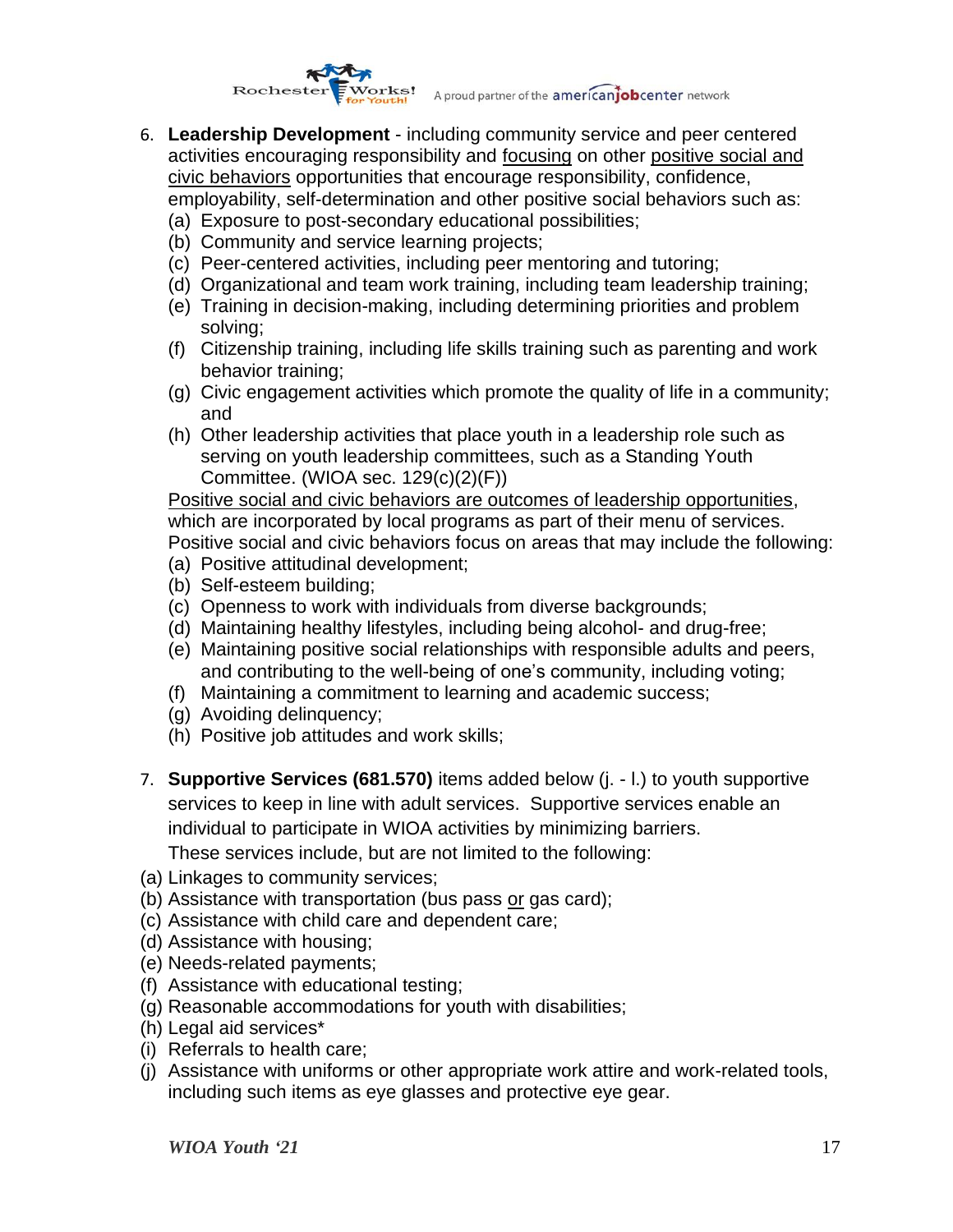

- (k) Assistance with books, fees, school supplies, and other necessary items for students enrolled in post-secondary education classes; and
- (l) Payments and fees for employment and training related applications, tests and certifications\*

Allows incentive payments to youth participants for recognition and achievement directly tied to training activities and work experiences. The local program must have written policies and procedures in place governing the awarding of incentives and must ensure that such incentive payments are:

(a) Tied to the goals of the specific program;

(b) Outlined in writing before the commencement of the program that may provide incentive payments;

(c) Align with the local program's organizational policies; and

(d) Accord with the requirements contained in 2 CFR 200.

8. **Adult Mentoring (681.490)** - for a duration of at least 12 months, that may occur both during and after program participation;

a) Adult mentoring for youth must:

(1) Last at least 12 months, be documented, and may take place both during the program and following exit from the program;

(2) Be a formal relationship between a youth participant and an adult mentor that includes structured activities where the mentor offers guidance, support, and encouragement to develop the competence and character of the mentee;

(3) Include a mentor who is an adult, who **may be** the assigned youth case manager; and

• USDOL acknowledges that in some areas mentoring is particularly challenging and has changed 681.490 to allow case managers to serve as adult mentors. It strongly prefers that case managers are not serving as mentors to participants in your program however recognizes may be a challenge in rural areas, in areas where mentors sparse or having difficult time procuring that service.

(4) While group mentoring activities and mentoring through electronic means are allowable as part of the mentoring activities, at a minimum, the local youth program must match the youth with an individual mentor with whom the youth interacts on a face-to-face basis.

(b) Mentoring may include workplace mentoring where the local program matches a youth participant with an employer or employee of a company.

### 9. **Follow-up Services (681.580)**

Follow up services must be provided to all participants for a minimum of 12 months unless the participant declines to receive follow up services or the participant cannot be located or contacted for follow up services.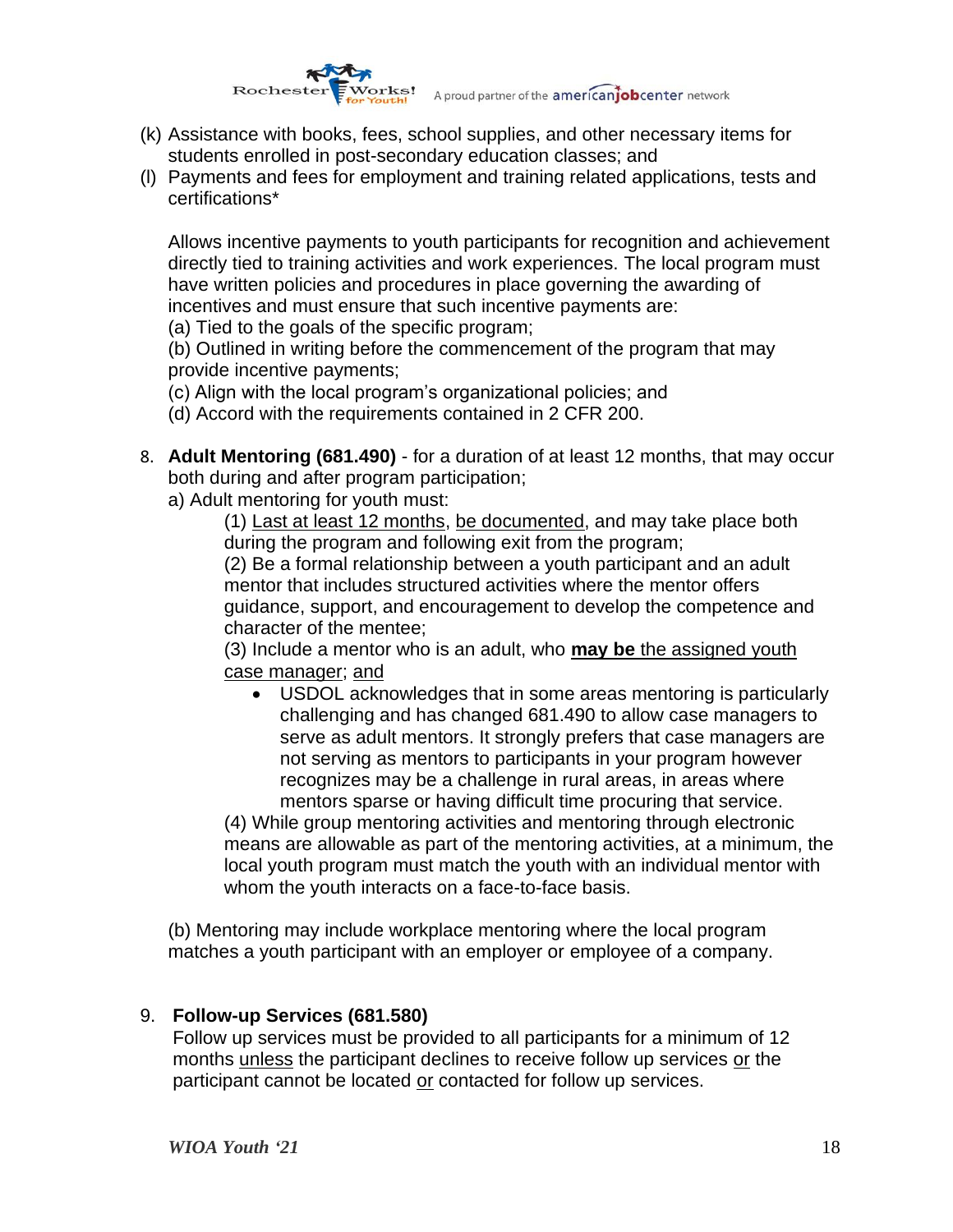

A proud partner of the americaniobcenter network

(a) Follow-up services are critical services provided following a youth's exit from the program to help ensure the youth is successful in employment and/or postsecondary education and training. Follow-up services may include regular contact with a youth participant's employer, including assistance in addressing work-related problems that arise.

- (b) Follow-up services for youth also may include the following program elements:
	- (1) Supportive services;
	- (2) Adult mentoring;
	- (3) Financial literacy education;
	- (4) Services that provide labor market and employment information about indemand industry sectors or occupations available in the local area, such as career awareness, career counseling, and career exploration services; and
	- (5) Activities that help youth prepare for and transition to postsecondary education and training.
- (c) All youth participants must be offered an opportunity to receive follow-up services that align with their individual service strategies. Furthermore, follow-up services must be provided to all participants for a minimum of 12 months unless the **participant declines to receive follow-up** services or the participant cannot be located or contacted. Follow-up services may be provided beyond 12 months at the State or Local WDB's discretion. The types of services provided and the duration of services must be determined based on the needs of the individual and therefore, the type and intensity of follow-up services may differ for each participant. Follow-up services must include more than only a contact attempted or made for securing documentation in order to report a performance outcome.
- 10. **Comprehensive Guidance and Counseling (681.510)** provides individualized counseling to participants. This includes drug and alcohol abuse counseling, mental health counseling, and referral to partner programs, as appropriate. (WIOA sec.  $129(c)(1)(C)(J)$ ) When referring participants to necessary counseling that cannot be provided by the local youth program or its service providers, the local youth program must coordinate with the organization it refers to in order to ensure continuity of service. Career and academic counseling were removed from this element.
- 11.**Financial Literacy Education (681.460)** Two main changes: address the particular financial literacy needs of youth with disabilities and changing the language from "must" to "may" regarding addressing the variety of Financial Literacy sub-elements (topics). In other words, not every youth in your program is going to need every topic that falls under Financial Literacy. It is all about what an individual may need, they may not need all the topics. Financial Literacy can be individualized by youth.

Financial Literacy Education includes activities which: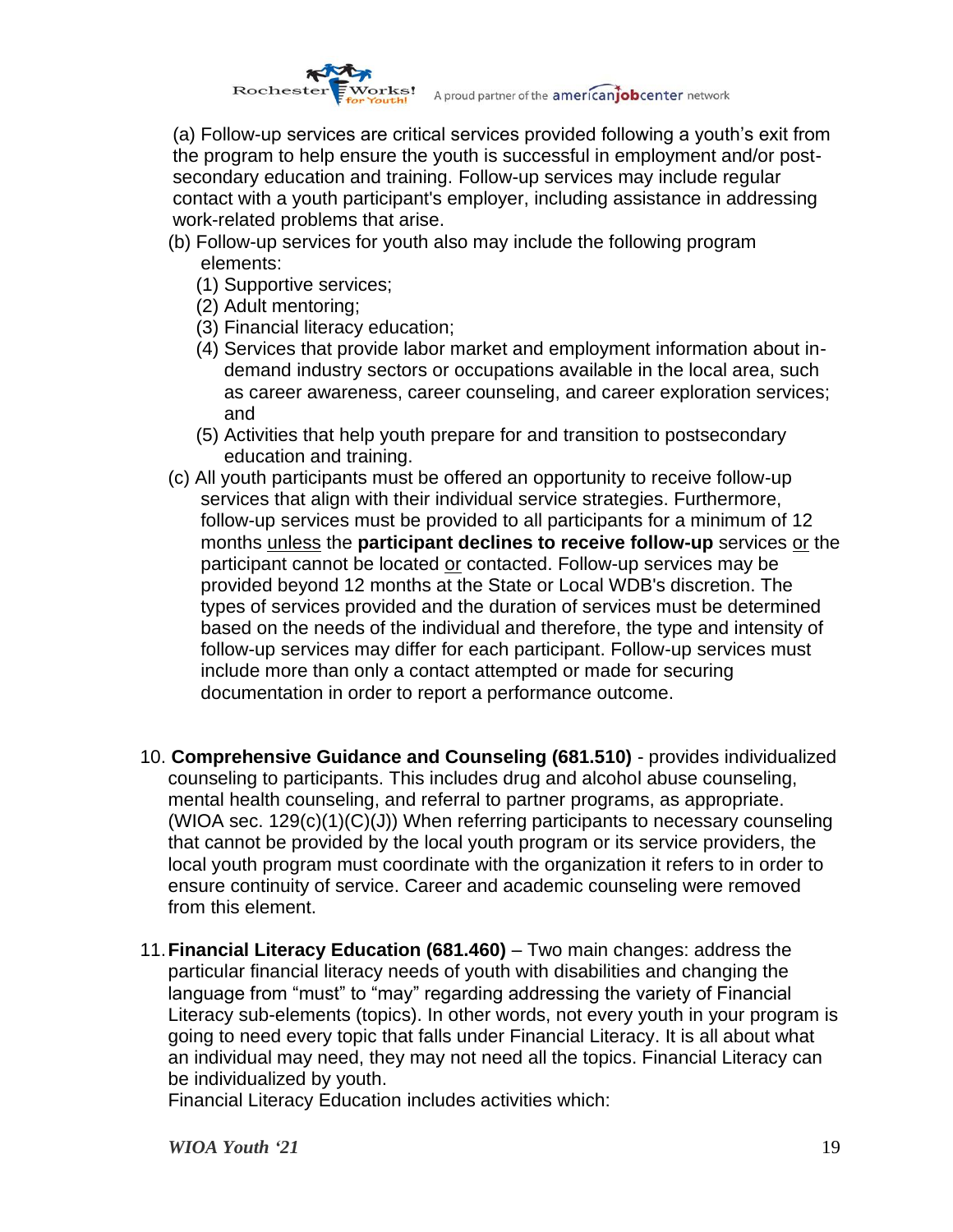# Works! A proud partner of the americanjobcenter network Rochester

- (a) Support the ability of participants to create budgets (i.e. Career Zone), initiate checking and savings accounts at banks, and make informed financial decisions;
- (b) Support participants in learning how to effectively manage spending, credit, and debt, including student loans, consumer credit, and credit cards;
- (c) Teach participants about the significance of credit reports and credit scores; what their rights are regarding their credit and financial information; how to determine the accuracy of a credit report and how to correct inaccuracies; and how to improve or maintain good credit;
- (d) Support a participant's ability to understand, evaluate, and compare financial products, services, and opportunities and to make informed financial decisions;
- (e) Educate participants about identity theft, ways to protect themselves from identity theft, and how to resolve cases of identity theft and in other ways understand their rights and protections related to personal identity and financial data;
- (f) Support activities that address the particular financial literacy needs of non-English speakers, including providing the support through the development and distribution of multilingual financial literacy and education materials;
- (g) Support activities that address the particular financial literacy needs of youth with disabilities, including connecting them to **benefits planning** and **work incentives counseling;**
- (h) Provide financial education that is age appropriate, timely, and provides opportunities to put lessons into practice, such as by access to safe and affordable financial products that enable money management and savings; and
- (i) Implement other approaches to help participants gain the knowledge, skills, and confidence to make informed financial decisions that enable them to attain greater financial health and stability by using high quality, age-appropriate, and relevant strategies and channels, including, where possible, timely and customized information, guidance, tools, and instruction.
- 12. **Entrepreneurial Skills Training (681.460)** Entrepreneurial skills training provides the basics of starting and operating a small business.

(a) Such training must develop the skills associated with entrepreneurship (i.e. Career Zone-Financial Literacy and Customer Service). Some examples of entrepreneurial skill development include, but are not limited to, the ability to:

- (1) Take initiative;
- (2) Creatively seek out and identify business opportunities;
- (3) Develop budgets and forecast resource needs;
- (4) Understand various options for acquiring capital and the trade-offs associated with each option; and
- (5) Communicate effectively and market oneself and one's ideas.

(b) Approaches to teaching youth entrepreneurial skills include, but are not limited to the following: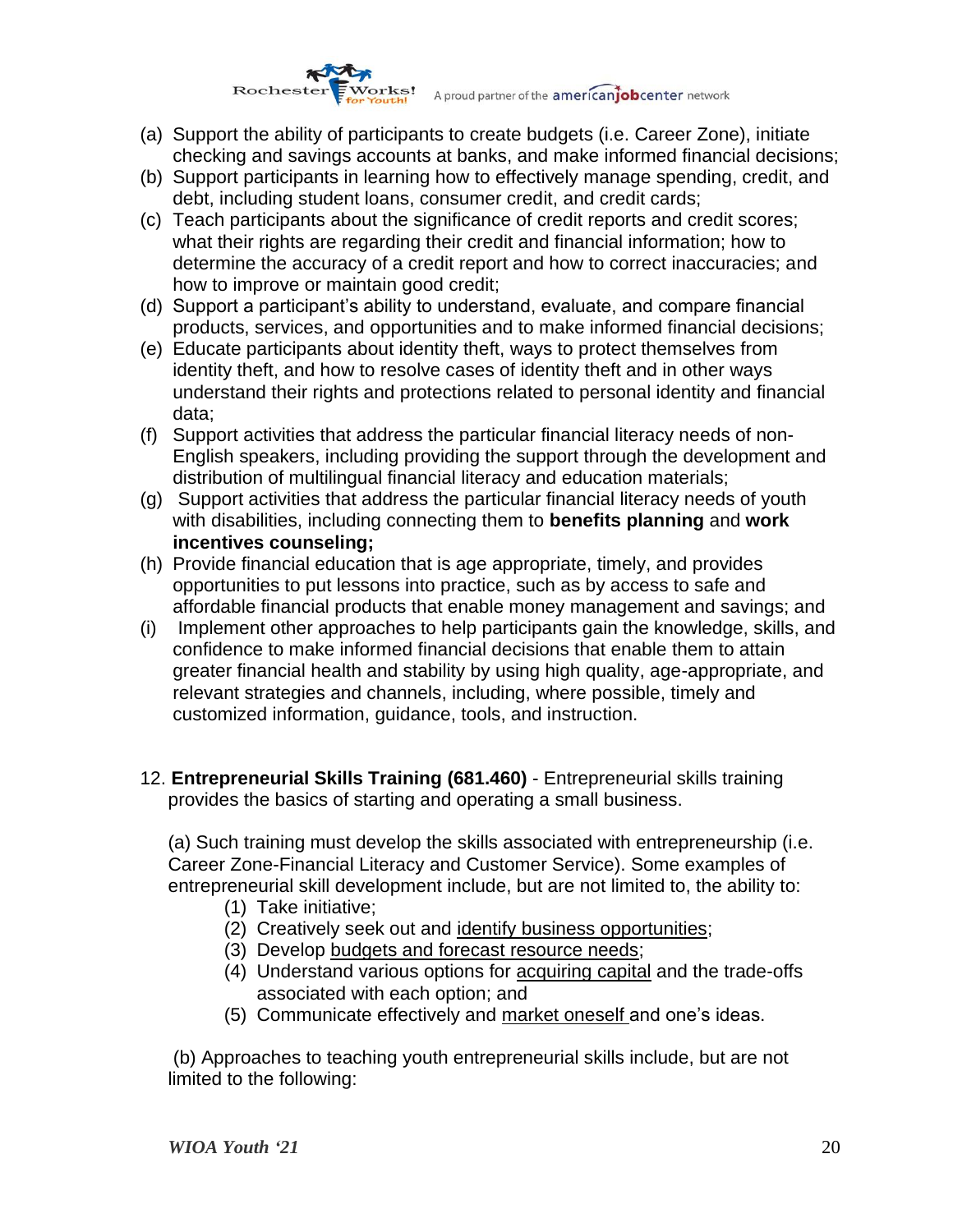Works! Rochester

A proud partner of the **americantobcenter** network

- (1) Entrepreneurship education that provides an introduction to the values and basics of starting and running a business. Entrepreneurship education programs often guide youth through the development of a business plan and may also include simulations of business start-up and operation.
- (2) Enterprise development which provides supports and services that incubate and help youth develop their own businesses. Enterprise development programs go beyond entrepreneurship education by helping youth access small loans or grants that are needed to begin business operation and by providing more individualized attention to the development of viable business ideas.
- (3) Experiential programs that provide youth with experience in the dayto-day operation of a business. These programs may involve the development of a youth-run business that young people participating in the program work in and manage. Or, they may facilitate placement in apprentice or internship positions with adult entrepreneurs in the community.
- 13. **Labor Market and Employment Information Services, In-Demand Industry Sectors, Career: Awareness, Counseling, and Exploration** (**681.460)** - Services (career awareness, career counseling, career exploration) that provide labor market and employment information about in-demand industry sectors or occupations available in the local area, such as career awareness, career counseling, and career exploration services. This element has been misunderstood. This is not just providing labor market information and calling it a day. The real focus is about **providing information** about careers and about labor markets data **in the context of** career awareness, **in the context of** career exploration, and **in the context of** providing career counseling to an individual about what direction they want to go in. The Labor Market Area is an economically integrated geographic area within which individuals can reside and find employment within a reasonable distance or can readily change employment without changing their place of residence.
- 14. **Activities that Help Youth Prepare for Transition to Postsecondary Education and Training** (**681.460)**

(Per NYSED) Although  $8<sup>th</sup>$ ,  $9<sup>th</sup>$ , and  $10<sup>th</sup>$  grades are early in your school career, they are important times to begin thinking about and planning for those things you will be looking forward to after graduation. You may want to continue your education or enter an apprenticeship program. Both of these options require career exploration and research. Most schools offer classes on career education. Make sure you are included.

Once you have narrowed your career choices, it is important to find out the required training and education for your choice(s). If further education is required, you need to find schools that offer a major or certification program in your career choice area. Your school counselor, librarian, teachers, and/or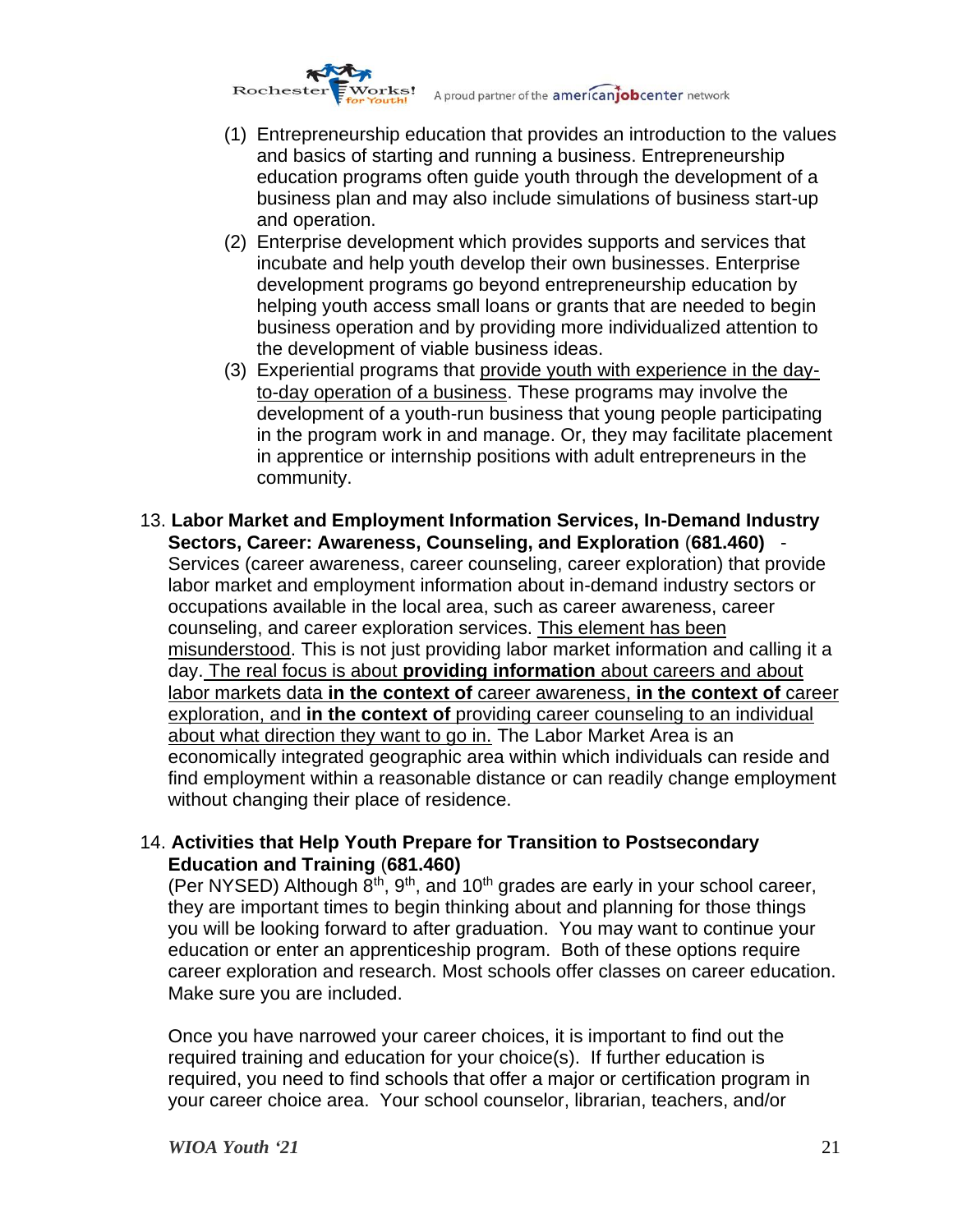

transition coordinator can help you with this research. There may be special requirements for specific programs.

Examples of activities that naturally fall under this category include:

- (1) Assessment and Career Exploration
- (2) Career Counseling
- (3) Shadowing & Informational Interviewing
- (4) Requirements and Pre-Requisites for college
- (5) Application Process
- (6) Financial Aid Counseling and Process and understanding process

### **F. Monitoring, Support, and Required Spending and Enrollment Targets Under WIOA**

Service Providers will receive guidance from RochesterWorks throughout the term of the contract, however the responsibility falls on the Navigator and host organization to support and provide adequate supervision to ensure that the requirements of the contract are being met. Throughout the contract period formal and informal technical assistance will be provided and/or available to all Navigators to ensure a cohesive service delivery process.

**1. Group Technical Assistance.** During the contract period RochesterWorks will facilitate meetings of all Navigators for the purpose of addressing service provision issues, sharing of information and best practice, and overall review of processes and outcomes.

**2. Additional Support.** Throughout the contract period RWI and RWCC will work to introduce supports that aide the Navigator in meeting performance standards and in providing quality services. Such supports will include but are not limited to data entry training and technical assistance, basic skills and interest assessments, job readiness training, subsidized work experiences including summer youth employment opportunities, occupational skills training opportunities, job search assistance, information on potential mentor opportunities, and supportive service and/or incentive payments.

**3. Supportive Services.** RWI may provide additional resources for supportive services, which will be made available to Navigators to the extent that the need for such services is reflected in the Individual Service Strategy prepared by the Navigator and respective youth. Therefore, with proper documentation, navigators can request additional resources that enable the youth to participate in relevant activities and gain access to an array of support services when they are otherwise unavailable. Examples of supportive services include: bus pass, gasoline card, uniforms, books, miscellaneous school supplies, food, rent, utilities, work-required clothing, tools, finger printing/background checks, and lab fees not covered by insurance. As legitimate system-wide voids in available service are identified, RWI will take reasonable and allowable action to cooperate with Navigators and attempt to procure service(s).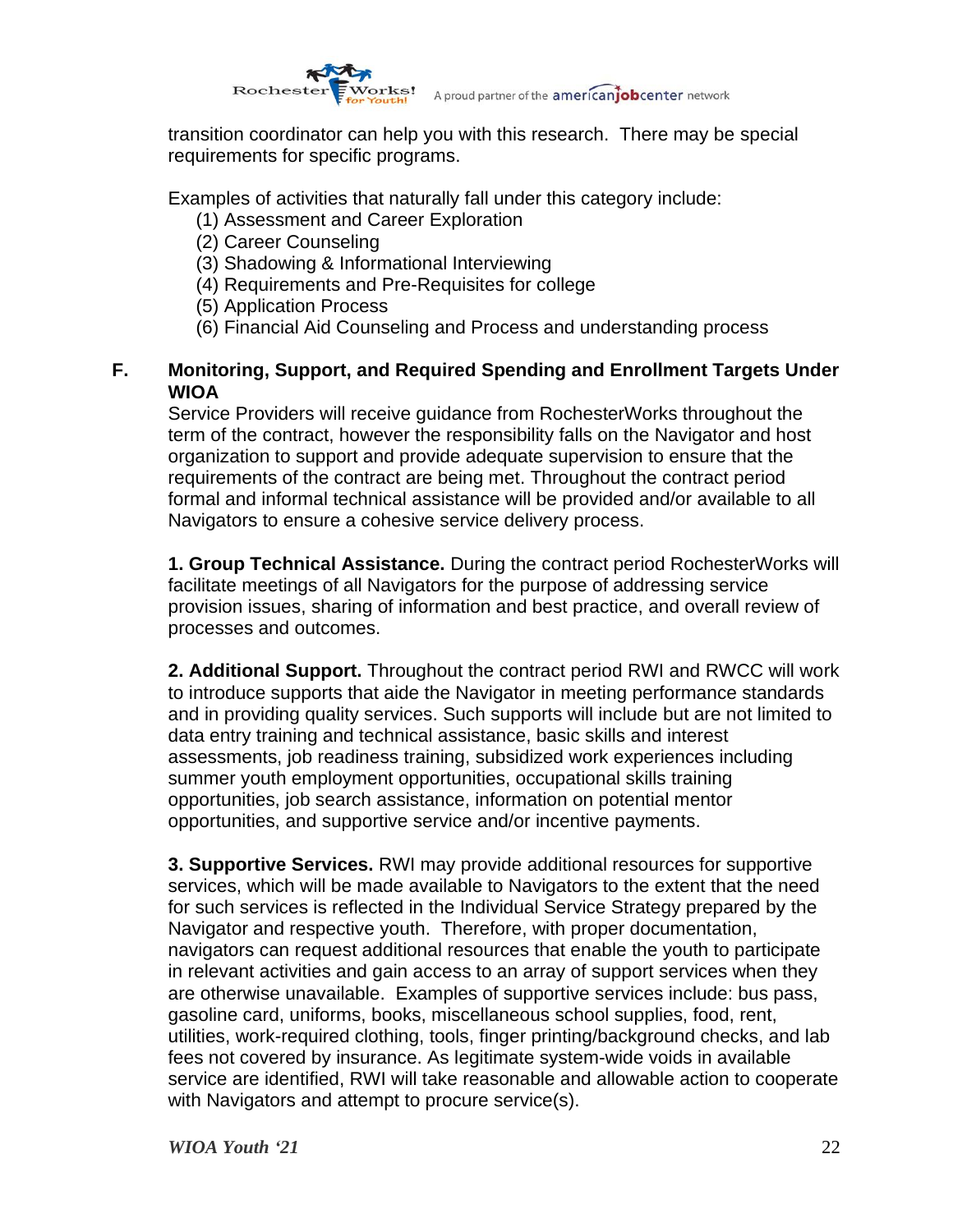

**4. Monitoring of OSOS Records.** The Navigator is expected to input relevant participant data to the One Stop Operating System (OSOS). The OSOS is the primary reporting mechanism for outcomes and performance. The Navigator is expected to effectively manage and maintain participant records, both paper and electronic, in a timely and efficient manner. RochesterWorks staff will monitor the performance of the Navigator using monthly and quarterly OSOS generated reports, provider submitted self-reports and claim vouchers, periodic performance reviews, and intermittent case record reviews. Reports will be compared for accuracy and where appropriate discrepancies in performance must be addressed by the Navigator immediately.

**5. Monitoring Reviews.** The Navigator and host organization is required to participate fully in performance reviews and provide evidence he/she has reviewed and analyzed the performance information in preparation or follow-up to the reviews. The Navigator must demonstrate the above mentioned information is regularly used as a management tool to comply with RWI's commitment to continuous improvement as well as an internal management tool to ensure the attainment of required performance outcomes and overall quality service provision.

6. **Required Spending and Enrollment Targets Under WIOA.** WIOA and its related body of federal, state, and local regulations and policies call for specific spending and enrollment targets under this Agreement.

> a. System wide, RWI is required to obligate at least 80%, and up to 100%, of Program Year 2020 WIOA Youth funds by June 30, 2022. To reach this goal, RWI will be requiring contracted Service Providers to spend *at least 90%,* and up to 100%, of Program Year 2020 WIOA Youth funds by June 30, 2021. To manage spending throughout the Program Year, RWI has set the following spending benchmarks for Service Providers.

- At least 25% of the total budget must be spent by the time of submission of the October 2021 invoice.
- At least 40% of the total budget must be spent by the time of submission of the December 2021 invoice.
- At least 60% of the total budget must be spent by the time of submission of the February 2022 invoice.
- At least 75% of the total budget must be spent by the time of submission of the April 2022 invoice.
- At least 90%, and up to 100%, of the total budget must be spent by the time of submission of the final invoice.